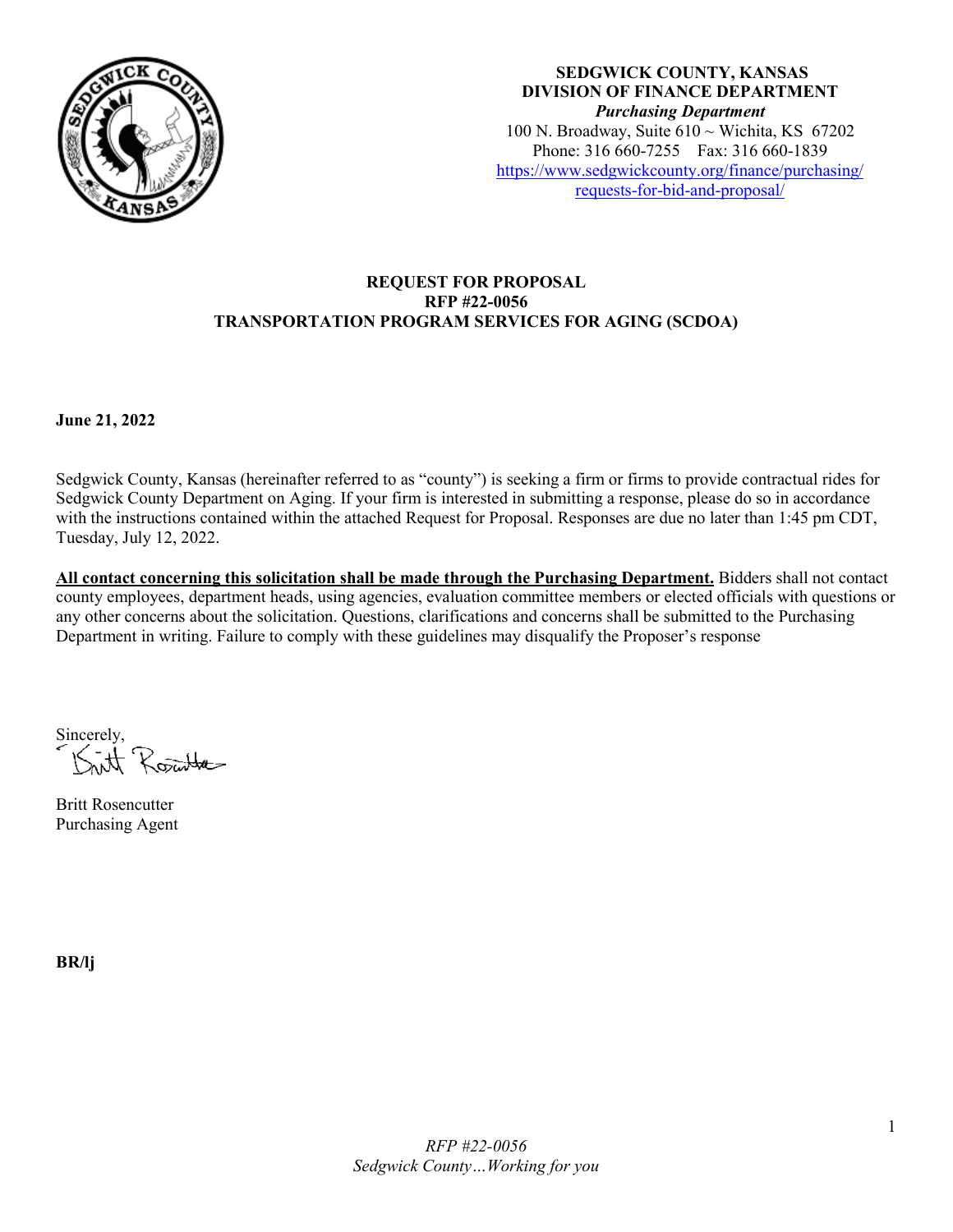### **Table of Contents**

- <span id="page-1-0"></span>**I. [About this Document](#page-2-0)**
- <span id="page-1-1"></span>**II. [Background](#page-2-1)**<br>**III. Project Obje**
- <span id="page-1-3"></span><span id="page-1-2"></span>**[Project Objectives](#page-2-2)**
- **IV. [Submittals](#page-2-3)**
- **V. [Scope of Work](#page-3-0)**
- <span id="page-1-6"></span><span id="page-1-5"></span><span id="page-1-4"></span>**VI. [Sedgwick County's Responsibilities](#page-4-0)**
- <span id="page-1-10"></span><span id="page-1-9"></span><span id="page-1-8"></span><span id="page-1-7"></span>**VII. [Proposal Terms](#page-4-1)**
	- **A. [Questions and Contact Information](#page-4-2)**
	- **B. [Minimum Firm Qualifications](#page-4-3)**
	- **C. [Evaluation Criteria](#page-5-0)**
	- **D. [Request for Proposal Timeline](#page-6-0)**
	- **E. [Contract Period and Payment Terms](#page-6-1)**
	- **F. [Insurance Requirements](#page-6-2)**
	- **G. [Indemnification](#page-7-0)**
	- **H. [Confidential Matters and Data Ownership](#page-7-1)**
	- **I. [Proposal Conditions](#page-7-2)**
- <span id="page-1-15"></span><span id="page-1-14"></span><span id="page-1-13"></span><span id="page-1-12"></span><span id="page-1-11"></span>**VIII. [Required Response Content](#page-7-3)**
- <span id="page-1-16"></span>**IX. [Response Form](#page-9-0)**<br>**X. Operations Form**
- <span id="page-1-18"></span><span id="page-1-17"></span>**X. [Operations Form](#page-10-0)**
- **XI. [Exhibit A](#page-12-0)**
- <span id="page-1-19"></span>**XII. [Federal Transit Administration](#page-13-0)**
- <span id="page-1-20"></span>**XIII. [Fly America Requirements](#page-14-0)**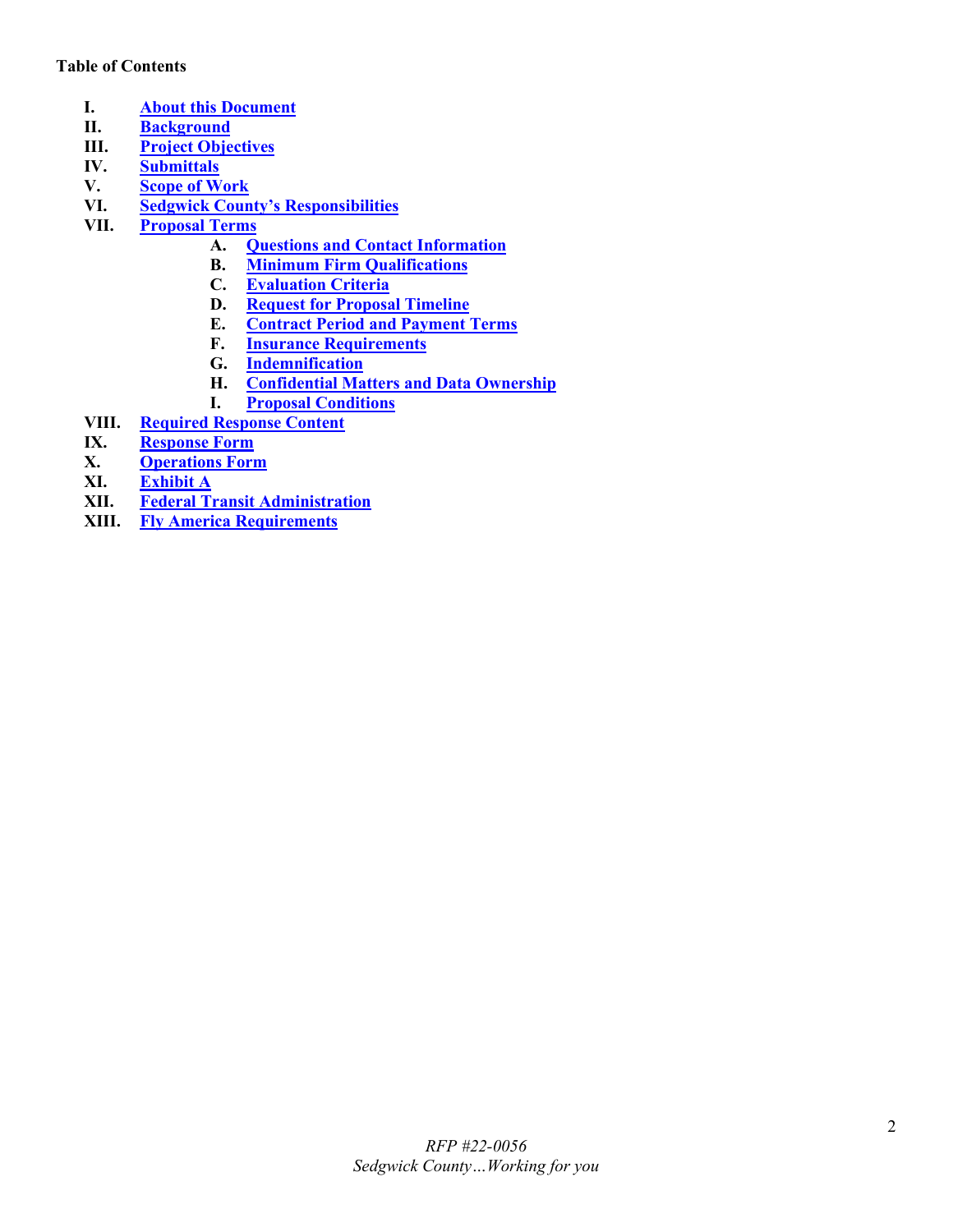### <span id="page-2-0"></span>**I. [About this Document](#page-1-0)**

This document is a Request for Proposal. It differs from a Request for Bid or Quotation in that the county is seeking a solution, as described on the cover page and in the following Background Information section, not a bid or quotation meeting firm specifications for the lowest price. As such, the lowest price proposed will not guarantee an award recommendation. As defined in Charter Resolution No. 68, Competitive Sealed Proposals will be evaluated based upon criteria formulated around the most important features of the product(s) and/or service(s), of which quality, testing, references, service, availability or capability, may be overriding factors, and price may not be determinative in the issuance of a contract or award. The proposal evaluation criteria should be viewed as standards that measure how well a vendor's approach meets the desired requirements and needs of the county. Criteria that will be used and considered in evaluation for award are set forth in this document. The county will thoroughly review all proposals received. The county will also utilize its best judgment when determining whether to schedule a pre-proposal conference, before proposals are accepted, or meetings with vendors, after receipt of all proposals. A Purchase Order/Contract will be awarded to a qualified vendor submitting the best proposal. **Sedgwick County reserves the right to select, and subsequently recommend for award, the proposed service(s) and/or product(s) which best meets its required needs, quality levels and budget constraints**.

The nature of this work is for a public entity and will require the expenditure of public funds and/or use of public facilities, therefore the successful proposer will understand that portions (potentially all) of their proposal may become public record at any time after receipt of proposals. Proposal responses, purchase orders and final contracts are subject to public disclosure after award. All confidential or proprietary information should be clearly denoted in proposal responses and responders should understand this information will be considered prior to release, however no guarantee is made that information will be withheld from public view.

### <span id="page-2-1"></span>**II. [Background](#page-1-1)**

Sedgwick County, located in south-central Kansas, is one of the most populous of Kansas' 105 counties with a population estimated at more than 514,000 persons. It is the sixteenth largest in area, with 1,008 square miles, and reportedly has the second highest per capita wealth among Kansas' counties. Organizationally, the county is a Commission/Manager entity, employs nearly 2,500 persons, and hosts or provides a full range of municipal services, e.g. – public safety, public works, criminal justice, recreation, entertainment, cultural, human/social, and education.

The target population for the contractual transit services for this program are citizens residing in Sedgwick County. Funding is used to meet customer demand in the Sedgwick County Transportation (SCT) service area during high demand times, when SCT direct services are at capacity or otherwise unavailable.

### <span id="page-2-2"></span>**III. [Project Objectives](#page-1-2)**

Sedgwick County, Kansas (hereinafter referred to as "county") is seeking a firm or firms to provide contractual rides for Sedgwick County Department on Aging. The following objectives have been identified for this contract:

- 1. Acquire Transportation Services meeting the parameters, conditions and mandatory requirements presented in the document.
- 2. Establish contract pricing with the vendor that has the best proven "track-record" in performance, service and customer satisfaction.
- <span id="page-2-3"></span>3. Acquire Transportation Services with the most advantageous overall cost to the county.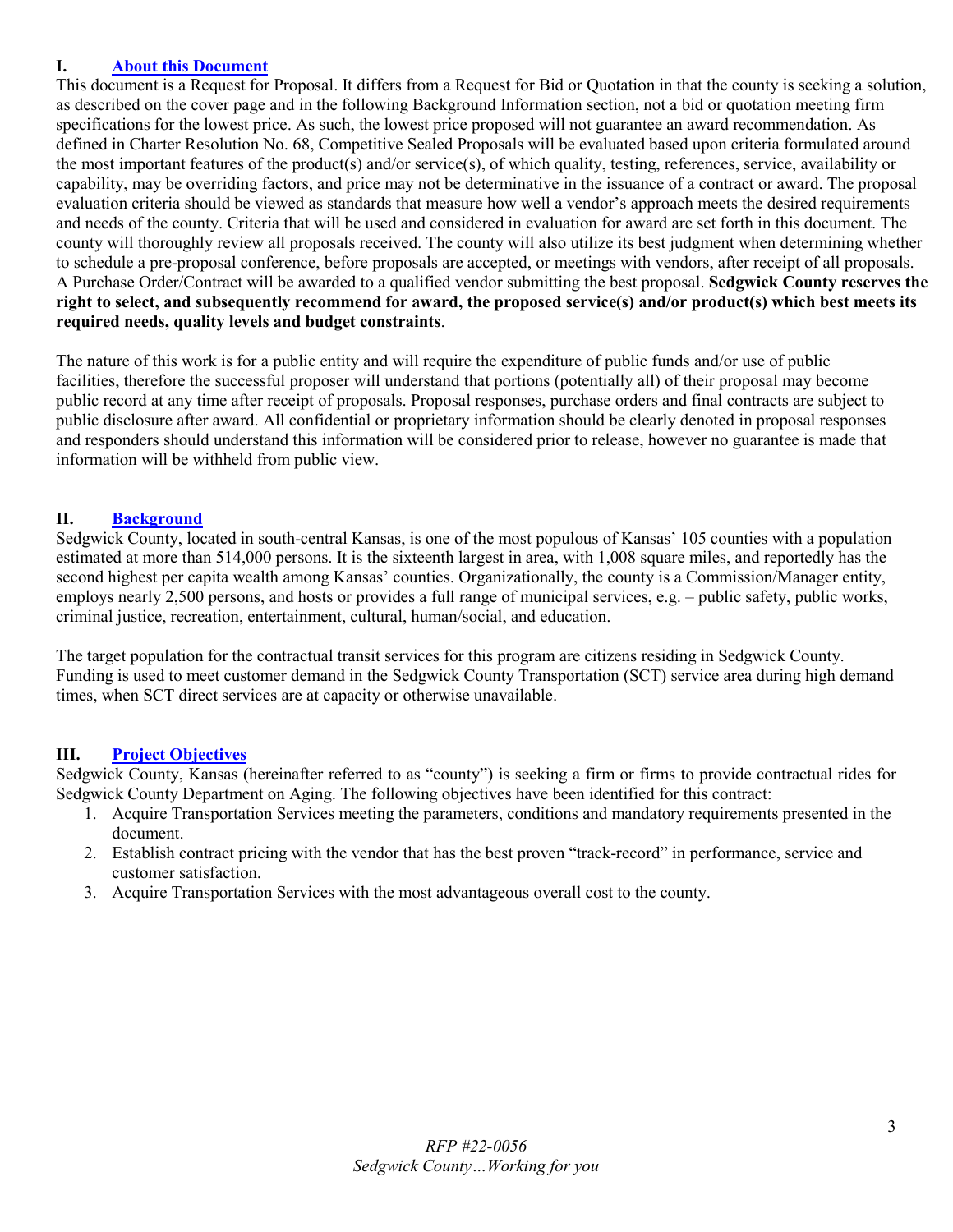### **IV. [Submittals](#page-1-3)**

Carefully review this Request for Proposal. It provides specific technical information necessary to aid participating firms in formulating a thorough response. Should you elect to participate, submit one (1) original **AND** one (1) electronic copy (.PDF/Word supplied on a flash drive) of the entire document with any supplementary materials to:

> Britt Rosencutter Sedgwick County Purchasing Department 100 N. Broadway, Suite 610 Wichita, KS 67202

SUBMITTALS are due **NO LATER THAN 1:45 pm CDT, TUESDAY, July 12, 2022**. Late or incomplete responses will not be accepted and will not receive consideration for final award. Vendor is responsible for verifying that their proposal has been received by Sedgwick County Purchasing Department.

Bid responses will be acknowledged and read into record at Bid Opening, which will occur at 2:00 pm CDT, on the due date. We will continue to have Bid Openings for the items listed currently. If you would like to listen in as these bids are read into the record, please dial our Meet Me line  $\omega$  (316) 660-7271 at 2:00 pm.

### **V. [Scope of Work](#page-1-4)**

<span id="page-3-0"></span>Contractor shall provide origin to destination transportation services to Sedgwick County Transportation (SCT) passengers. SCT is seeking multiple providers to contract with that currently do or can in the future meet the following requirements.

- A. All rides must have prior authorization by SCT. Rides scheduled with the Contractor that do not receive prior authorization are subject to denial of payment.
- B. SCT customers shall be given priority service.
- C. SCT may adjust trip assignments based on passenger's needs, Contractor availability, or other unforeseen factors.
- D. Contractor shall ensure that:
	- Passengers with set pick up times (excludes will calls) are to be picked up no later than 15 minutes after requested pick up time. If this is not possible, Contractor must notify SCT immediately. This allows SCT to seek other means for the transport if necessary and/or contact the rider to make adjusted arrangements or cancel the trip.
- E. Contractor should have capacity to transport riders that have a Personal Care Attendant (PCA) and/or guest(s) up to three (3) along with the assigned passenger, no more than four total. Route manifest will reflect PCA or guests in the Trip Comments box;  $a +1$ ,  $+2$  or  $+3$ . Should a passenger have a PCA or guest(s) with them and was not identified on the manifest with a +1, etc., Contractor is to contact SCT immediately to inform SCT of the additional rider(s) and whether they may proceed with the transport of the additional person(s) should vehicle capacity be available.
- F. Contractor shall comply with all policies and procedures set forth by SCT, and train staff on the SCT Driver Assistance Guidelines and passengers Rules of Conduct. SCT passengers are not to be provided hands on or lifting assistance of a passenger, but may lend an arm for steadiness to and from the vehicle; assistance with manual wheeled mobility device to and from the vehicle, but not beyond the threshold of any structure or facility. Bags and/or packages are not to be carried beyond the threshold of a structure or facility.
- G. Contractor shall provide most recent dates of a Kansas Bureau of Investigation (KBI) criminal background check performed on each current contracted or direct employed driver(s).
- H. Contractor shall provide Kansas Department of Motor Vehicle driving record check on each driver from within the last three (3) years.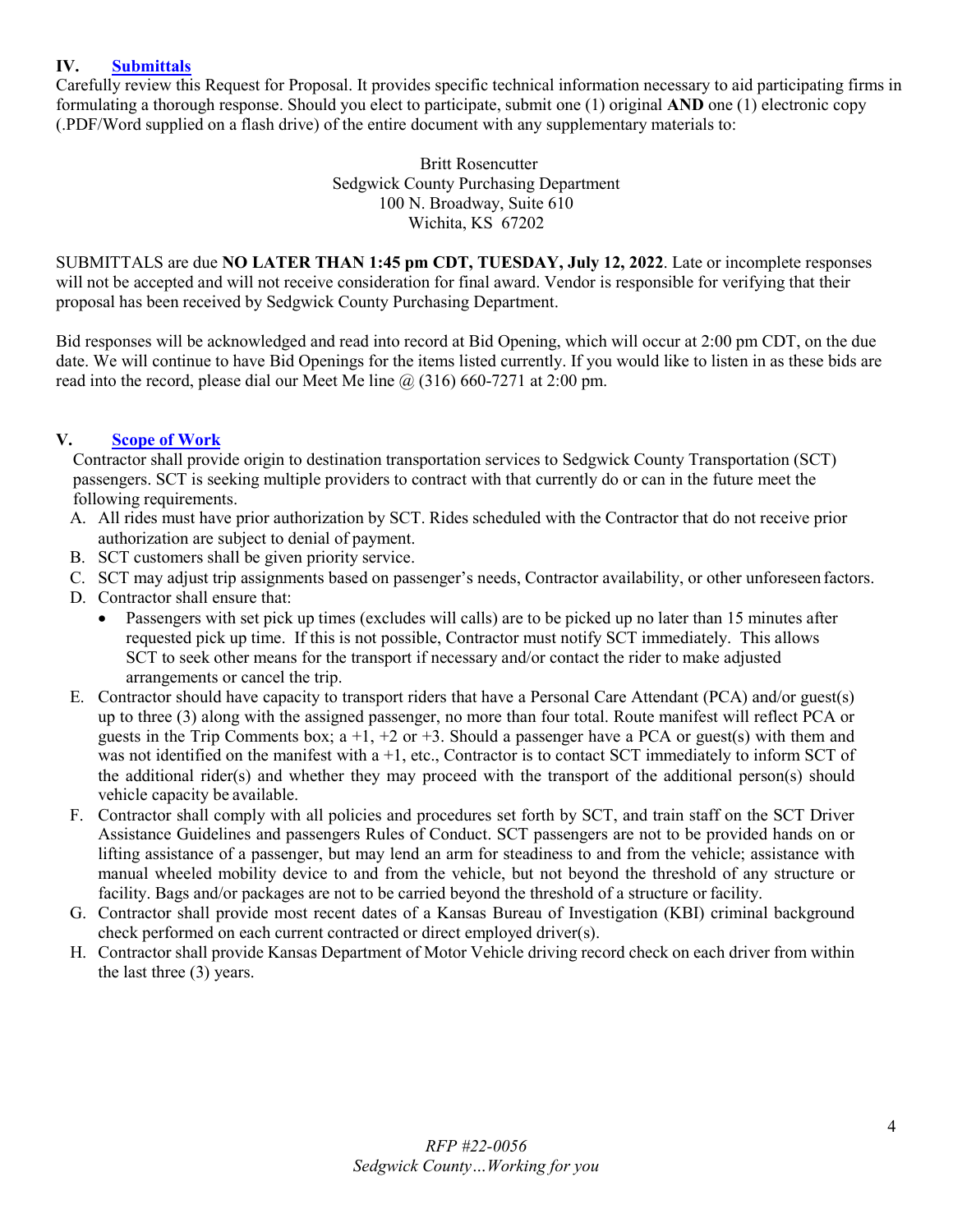- I. The Federal Transit Administration (FTA) requires by law that in order to receive FTA Section 5311 or 5310 reimbursement for transportation; the Contractor must have a valid drug and alcohol testing program with a recognized drug and alcohol agency, such as Compliance One. All safety–sensitive employees per FTA regulations are required to be in a FTA drug and alcohol testing pool and tests must be performed according to Federal Transit Administration drug and alcohol guidelines. For a new driver or drivers that have not been in an FTA Drug and Alcohol pool, a pre-employment drug screening is required. Noncompliance with participation in a drug and alcohol testing pool will result in nonpayment of 5311 or 5310 funded transportation services.
- J. Contractor must provide proof of driver's current United States Department of Transportation (DOT) medical physical card if a driver holds a CDL.
- K. A new Contractor shall attend a one-time Contractor training session on customer service, passenger assistance, and billing procedures provided by SCT Manager.
- L. Contractor shall provide Certificate of Insurance to SCT as proof of insurance coverage at levels described herein and shall place Sedgwick County as additional insured including for ongoing and completed operations with respect to General Liability, Auto Liability and/or Umbrella Liability.
- M. Contractor shall perform preventive maintenance on all vehicles per OEM and have an annual vehicle inspection by an ASE certified (or equivalent) mechanic, Kansas Department of Transportation (KDOT) inspector, or City of Wichita inspector on each of Contractor's vehicles. If inspected by an ASE certified (or equivalent) mechanic, SCT's Annual Vehicle Mechanical & Safety Inspection Report, shall be completed and submitted; if inspected by a KDOT inspector or City of Wichita inspector, KDOT's or City of Wichita's completed form(s) shall be copied and submitted in place of SCT vehicle inspection form.

Contractor shall label vehicle(s) identifying Contractor's name and phone number on exterior of vehicle with lettering and numbers at least 4" high. May be in form of magnet signs, vehicle wraps or decals.

### **VI. [Sedgwick County's Responsibilities](#page-1-5)**

- <span id="page-4-0"></span>• Provide information, as legally allowed, in possession of the county, which relates to the county's requirements or which is relevant to this project.
- Designate a person to act as the County Contract Manager with respect to the work to be performed under this contract.
- County reserves the right to make inspections at various points of the project. Contractor agrees to openly participate in said inspections and provide information to the county on the progress, expected completion date and any unforeseen or unexpected complications in the project.

### <span id="page-4-2"></span>**VII. [Proposal Terms](#page-1-6)**

### <span id="page-4-1"></span>A. [Questions and Contact Information](#page-1-7)

Any questions regarding this document must be submitted in writing to Britt Rosencutter at

[britt.rosencutter@sedgwick.gov](mailto:britt.rosencutter@sedgwick.gov) by 5:00 pm CDT, Monday, June 27, 2022. Any questions of a substantive nature will be answered in written form as an addendum and posted on the purchasing website at

<span id="page-4-3"></span><https://www.sedgwickcounty.org/finance/purchasing/requests-for-bid-and-proposal/>under the Documents column associated with this RFP number by 5:00 pm CDT, Friday, July 1, 2022. Firms are responsible for checking the website and acknowledging any addenda on their proposal response form.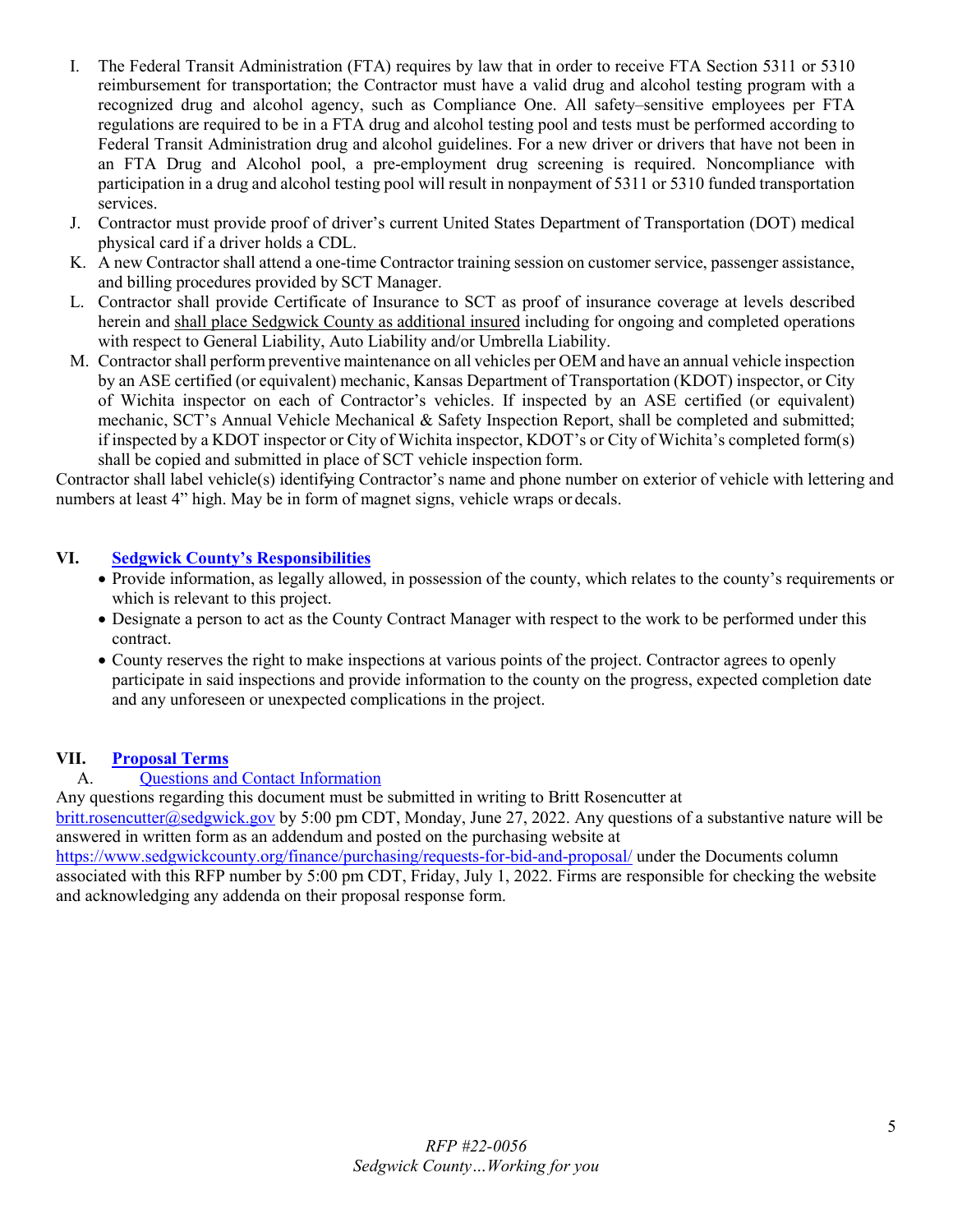### B. Minimum [Firm Qualifications](#page-1-8)

This section lists the criteria to be considered in evaluating the ability of firms interested in providing the service(s) and/or product(s) specified in this Request for Proposal. Firms must meet or exceed theses qualifications to be considered for award. Any exceptions to the requirements listed should be clearly detailed in proposer's response. Proposers shall:

- 1. Have a minimum of three (3) years' experience in providing services similar to those specified in this RFP.
- 2. Have an understanding of industry standards and best practices.
- 3. Have experience in managing projects of comparable size and complexity to that being proposed.
- 4. Have knowledge of and comply with all currently applicable, and as they become enacted during the contract term, federal, state and local laws, statutes, ordinances, rules and regulations. All laws of the State of Kansas, whether substantive or procedural, shall apply to the contract, and all statutory, charter, and ordinance provisions that are applicable to public contracts in the county shall be followed with respect to the contract.
- 5. Municipal and county government experience is desired, however, the county will make the final determination based on responses received and the evaluation process.
- 6. Have the capacity to acquire all bonds, escrows or insurances as outlined in the terms of this RFP.
- 7. Provide project supervision (as required) and quality control procedures.
- 8. Have appropriate material, equipment and labor to perform specified services.
- 9. Park only in designated areas and display parking permit (if provided).
- 10. Wear company uniform or ID badge for identification purposes.

### <span id="page-5-0"></span>C. [Evaluation Criteria](#page-1-9)

The selection process will be based on the responses to this RFP. County staff will judge each response as determined by the scoring criteria below. Purchasing staff are not a part of the evaluation committee.

| Component                                                                                             | Points |
|-------------------------------------------------------------------------------------------------------|--------|
| A. Capability to serve non-ambulatory riders.                                                         | 20     |
| B. Experience providing similar services for other entities.                                          | 20     |
| C. Fleet inspection: Unit Condition Ratings of "Average" or better within most recent past 12 months. | 20     |
| D. Service Availability (area and hours of operation)                                                 | 20     |
| E. References                                                                                         | 20     |
| <b>Total Points</b>                                                                                   | 100    |

Assume the following cost proposals **(examples only)**

- A. \$50,000.00
- B. \$38,000.00
- C. \$49,000.00

Company B with a total price of \$38,000.00 is the low offer. Take the low offer and divide each of the other offers into the low offer to calculate a percentage. This percentage is then multiplied by the number of points available for the cost. In this case, 10 points are allocated to cost.

| A. \$38,000.00 divided by \$50,000.00 = 76   | $.76*10$  | 7.6 points |
|----------------------------------------------|-----------|------------|
| B. \$38,000.00 divided by \$38,000.00 = 1.00 | $1.00*10$ | 10 points  |
| C. \$38,000.00 divided by \$49,000.00 = .77  | $.77*10$  | 7.7 points |

Any final negotiations for services, terms and conditions will be based, in part, on the firm's method of providing the service and the fee schedule achieved through discussions and agreement with the county's review committee. The county is under no obligation to accept the lowest priced proposal and reserves the right to further negotiate services and costs that are proposed. The county also reserves the sole right to recommend for award the proposal and plan that it deems to be in its best interest.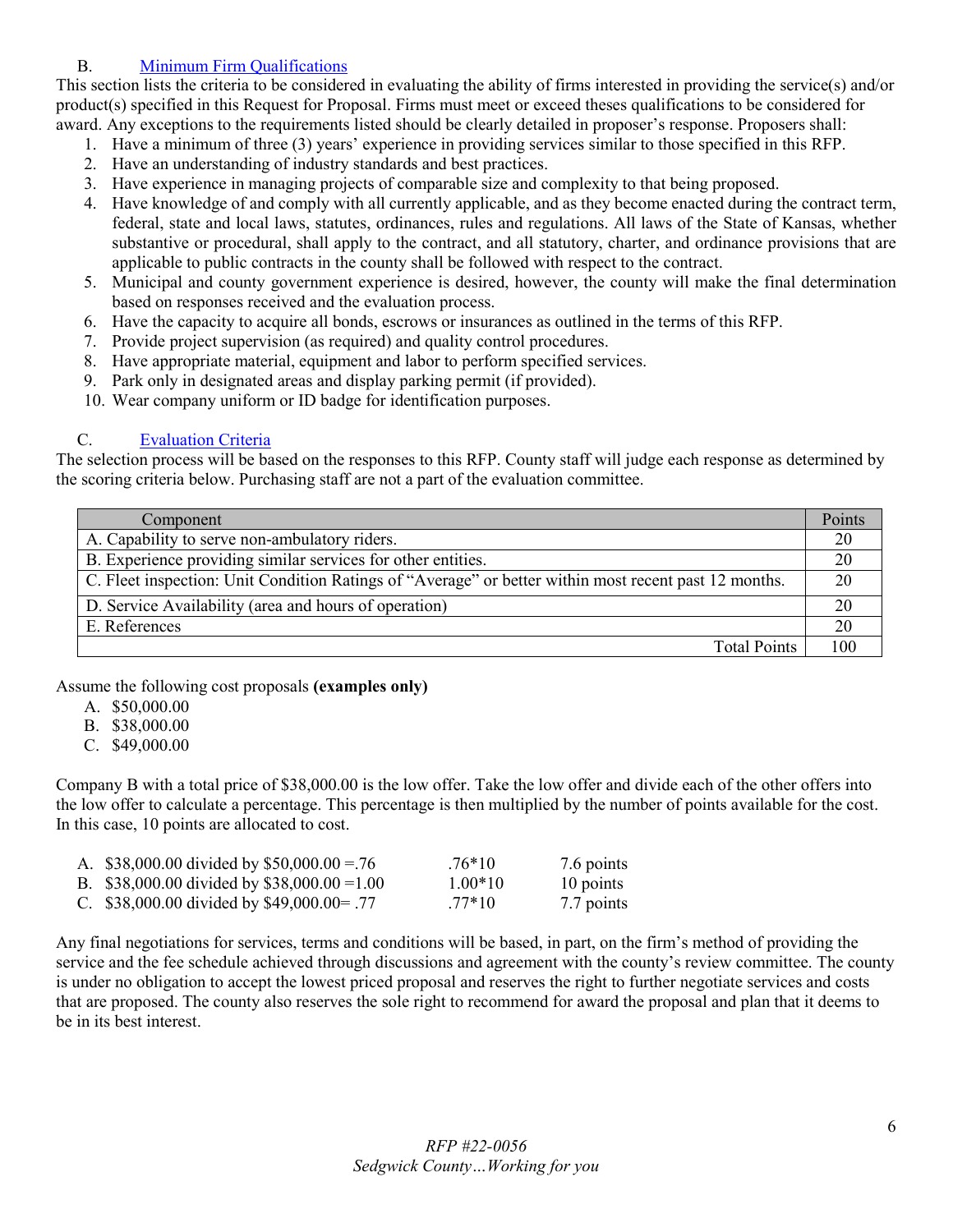The county reserves the right to reject all proposals. All proposals, including supporting documentation shall become the property of Sedgwick County. All costs incurred in the preparation of this proposal shall be the responsibility of the firm making the proposals. Sedgwick County reserves the right to select, and subsequently recommend for award, the proposed service which best meets its required needs, quality levels and budget constraints.

### <span id="page-6-0"></span>D. [Request for Proposal Timeline](#page-1-9)

The following dates are provided for information purposes and are subject to change without notice. Contact the Purchasing Department at (316) 660-7255 to confirm any and all dates**.** 

| Distribution of Request for Proposal to interested parties       | Tuesday, June 21, 2022        |
|------------------------------------------------------------------|-------------------------------|
| Questions and clarifications submitted in writing by 5:00 pm CDT | <b>Monday, June 27, 2022</b>  |
| Addendum Issued by 5:00 pm CDT                                   | <b>Friday, July 1, 2022</b>   |
| Sealed Proposal due before 1:45 pm CDT                           | <b>Tuesday, July 12, 2022</b> |
| <b>Evaluation Period</b>                                         | July 13 through July 22       |
| Board of Bids and Contracts Recommendation                       | Thursday, July 28, 2022       |
| Board of County Commission Award                                 | Wednesday, August 3, 2022     |

### <span id="page-6-1"></span>E. [Contract Period and Payment Terms](#page-1-10)

A contractual period will begin following Board of County Commissioners (BoCC) approval of the successful firm(s) and continue for a period of through December 31, 2022, with three (3) one (1) year options to renew.

County may cancel its obligations herein upon thirty-day (30) prior written notice to the other party. It is understood that funding may cease or be reduced at any time, and in the event that adequate funds are not available to meet the obligations hereunder, either party reserves the right to terminate this agreement upon thirty (30) days prior written notice to the other. Payment will be remitted following receipt of monthly detailed invoice.

### Payment and Invoice Provisions

[https://www.sedgwickcounty.org/media/39239/payment\\_and\\_invoice\\_provisions.pdf](https://www.sedgwickcounty.org/media/39239/payment_and_invoice_provisions.pdf)

### <span id="page-6-2"></span>F. [Insurance Requirements](#page-1-11)

Liability insurance coverage indicated below must be considered as primary and not as excess insurance. If required, contractor's professional liability/errors and omissions insurance shall (i) have a policy retroactive date prior to the date any professional services are provided for this project, and (ii) be maintained for a minimum of three (3) years past completion of the project. Contractor shall furnish a certificate evidencing such coverage, with county listed as an additional insured including both ongoing and completed operations, except for professional liability, workers' compensation and employer's liability. **Certificate shall be provided prior to award of contract.** Certificate shall remain in force during the duration of the project/services and will not be canceled, reduced, modified, limited, or restricted until thirty (30) days after county receives written notice of such change. All insurance must be with an insurance company with a minimum BEST rating of A-VIII and licensed to do business in the State of Kansas **(must be acknowledged on the bid/proposal response form).**

**NOTE:** If any insurance is subject to a deductible or self-insured retention, written disclosure must be included in your proposal response and also be noted on the certificate of insurance. It is the responsibility of contractor to require that any and all approved subcontractors meet the minimum insurance requirements.

| <b>REQUIRED</b>                                                                                                   |              |
|-------------------------------------------------------------------------------------------------------------------|--------------|
| <b>Automobile Liability:</b>                                                                                      |              |
| Combined single limit                                                                                             | \$300,000.00 |
| <b>Workers' Compensation:</b>                                                                                     |              |
| If Contractor has employees: Applicable coverage per State Statute                                                |              |
| If Contractor does not have employees: Contractor and any Independent Contractors of Contractor must fill out the |              |
| "Sedgwick County Mandatory Independent Contractor Addendum"                                                       |              |
| <b>Commercial General Liability Insurance</b>                                                                     |              |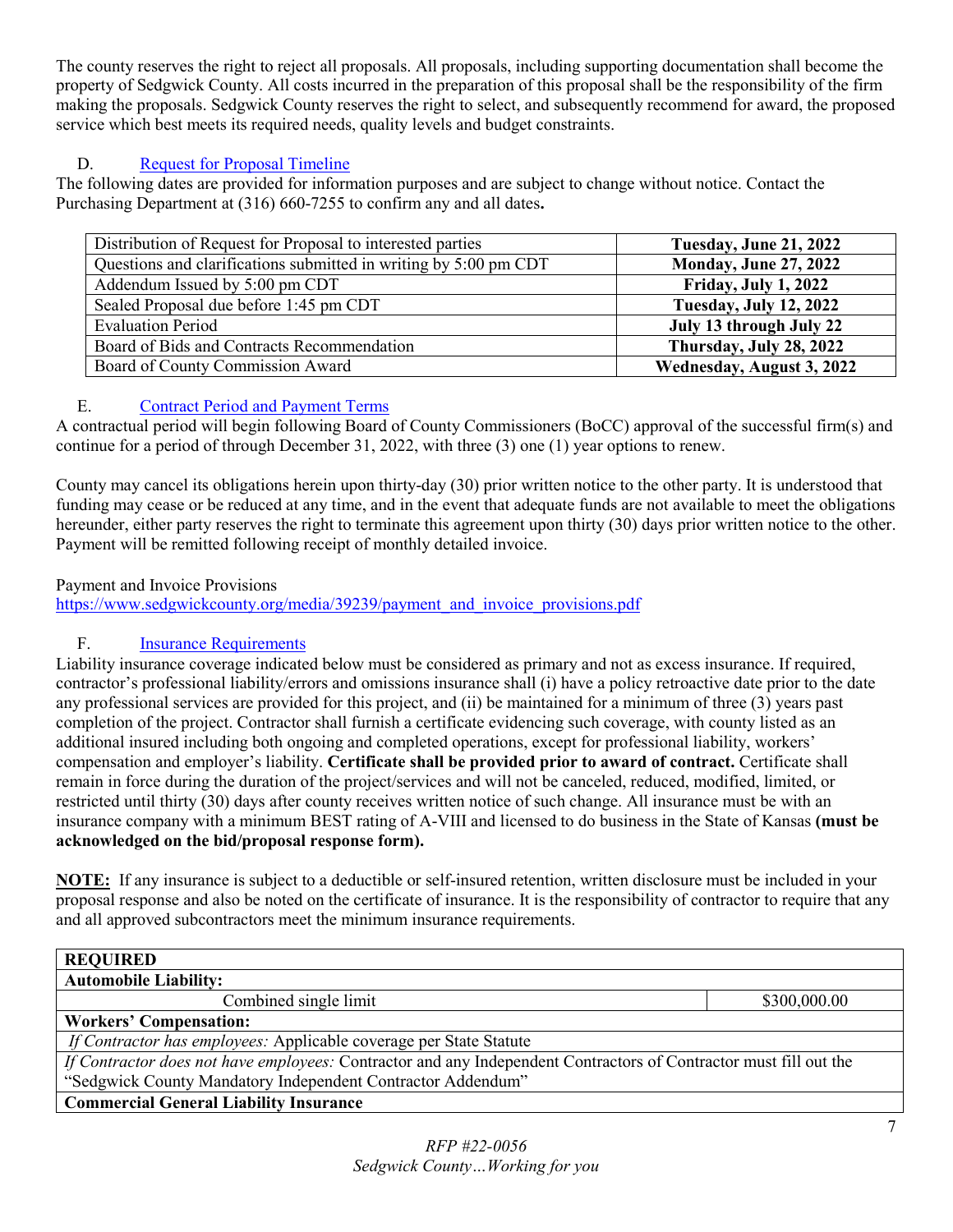### <span id="page-7-0"></span>G. [Indemnification](#page-1-12)

To the fullest extent of the law, the provider, its subcontractor, agents, servants, officers or employees shall indemnify and hold harmless Sedgwick County, including, but not limited to, its elected and appointed officials, officers, employees and agents, from any and all claims brought by any person or entity whatsoever, arising from any act, error, or omission of the provider during the provider's performance of the agreement or any other agreements of the provider entered into by reason thereof. The provider shall indemnify and defend Sedgwick County, including, but not limited to, its elected and appointed officials, officers, employees and agents, with respect to any claim arising, or alleged to have arisen from negligence, and/or willful, wanton or reckless acts or omissions of the provider, its subcontractor, agents, servants, officers, or employees and any and all losses or liabilities resulting from any such claims, including, but not limited to, damage awards, costs and reasonable attorney's fees. This indemnification shall not be affected by any other portions of the agreement relating to insurance requirements. The provider agrees that it will procure and keep in force at all times at its own expense insurance in accordance with these specifications.

### <span id="page-7-1"></span>H. [Confidential Matters and Data Ownership](#page-1-13)

The successful proposer agrees all data, records and information, which the proposer, its agents and employees, which is the subject of this proposal, obtain access, remains at all times exclusively the property of Sedgwick County. The successful proposer agrees all such data, records, plans and information constitutes at all times proprietary information of Sedgwick County. The successful proposer agrees that it will not disclose, provide, or make available any of such proprietary information in any form to any person or entity. In addition, the successful proposer agrees it will not use any names or addresses contained in such data, records, plans and information for the purpose of selling or offering for sale any property or service to any person or entity who resides at any address in such data. In addition, the successful proposer agrees it will not sell, give or otherwise make available to any person or entity any names or addresses contained in or derived from such data, records and information for the purpose of allowing such person to sell or offer for sale any property or service to any person or entity named in such data. Successful proposer agrees it will take all reasonable steps and the same protective precautions to protect Sedgwick County's proprietary information from disclosure to third parties as with successful proposer's own proprietary and confidential information. Proposer agrees that all data, regardless of form that is generated as a result of this Request for Proposal is the property of Sedgwick County.

<span id="page-7-2"></span>I. [Proposal Conditions](#page-1-14)

<https://www.sedgwickcounty.org/media/31338/proposal-terms-conditions.pdf>

### General Contract Provisions

<https://www.sedgwickcounty.org/media/31337/general-contractual-provisions.pdf>

Mandatory Contract Provisions

<https://www.sedgwickcounty.org/media/31336/mandatory-contractual-provisions.pdf>

Independent Contractor

<https://www.sedgwickcounty.org/media/54780/independent-contractor-addendum.pdf>

Sample Contract

<https://www.sedgwickcounty.org/media/39236/sample-contract.pdf>

### Federal Certifications Addendum Sedgwick County

[https://www.sedgwickcounty.org/media/59719/federal-certifications-addendum-updated-for-changes-to-ug-11-12-2020](https://www.sedgwickcounty.org/media/59719/federal-certifications-addendum-updated-for-changes-to-ug-11-12-2020-no-signature-line.pdf) [no-signature-line.pdf](https://www.sedgwickcounty.org/media/59719/federal-certifications-addendum-updated-for-changes-to-ug-11-12-2020-no-signature-line.pdf)

Suspension and Debarment

<span id="page-7-3"></span><https://www.sedgwickcounty.org/finance/purchasing/suspension-and-debarment/>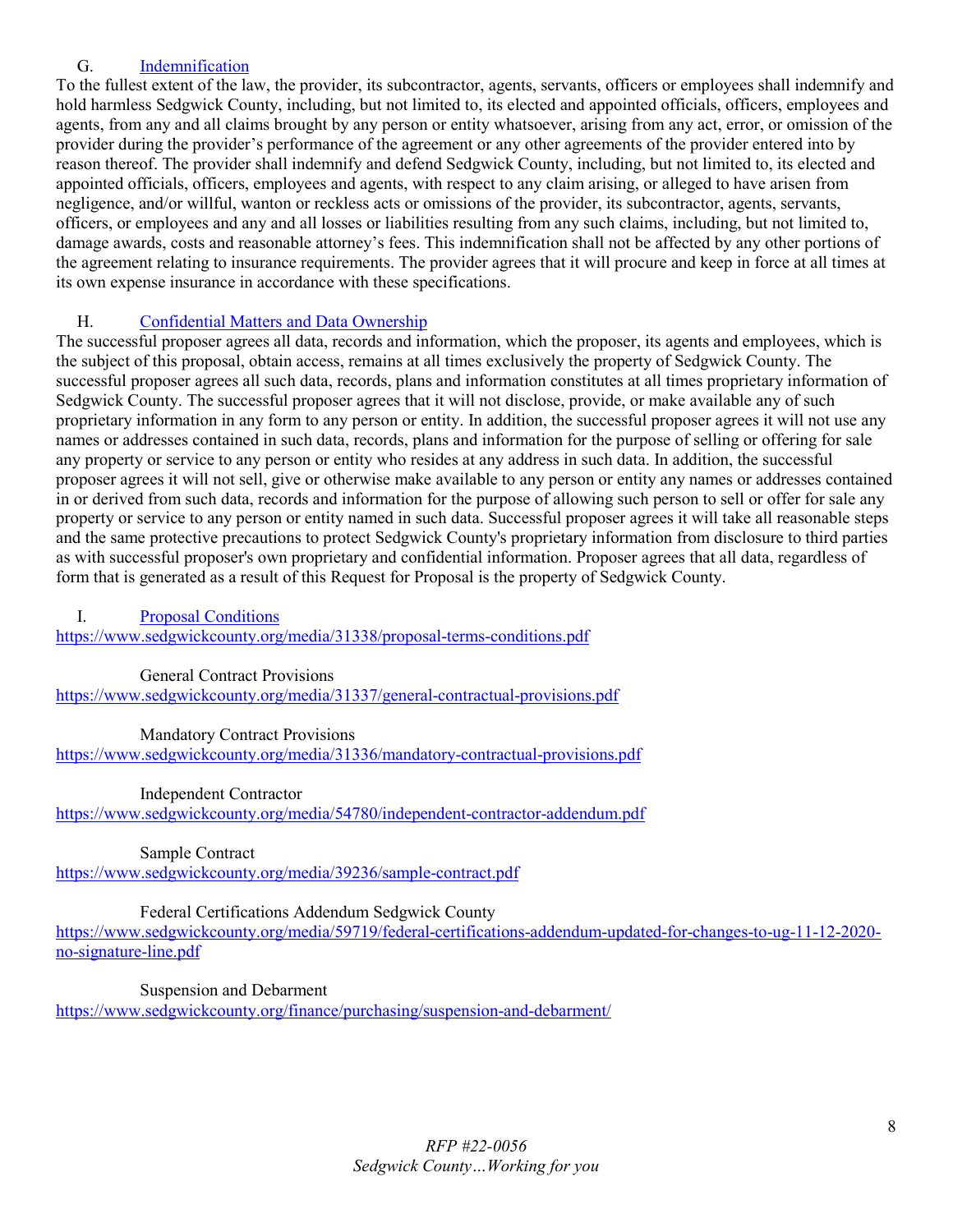### **VIII. [Required Response Content](#page-1-15)**

All proposal submissions shall include the following:

- 1. Firm profile: the name of the firm, address, telephone number(s), contact person, year the firm was established, and the names of the principals of the firm.
- 2. The firm's relevant experience, notably experience working with government agencies.
- 3. At minimum, three (3) professional references, besides Sedgwick County, with email addresses, telephone numbers, and contact persons where work has been completed within the last three years.
- 4. A disclosure of any personal or financial interest in any properties in the project area, or any real or potential conflicts of interest with members of the Sedgwick County Board of County Commissioners or county staff.
- 5. A description of the type of assistance that will be sought from county staff, including assistance required from the county to lessen the costs of this project.
- 6. Proof of insurance meeting minimum insurance requirements as designated herein.
- 7. Those responses that do not include all required forms/items may be deemed non-responsive.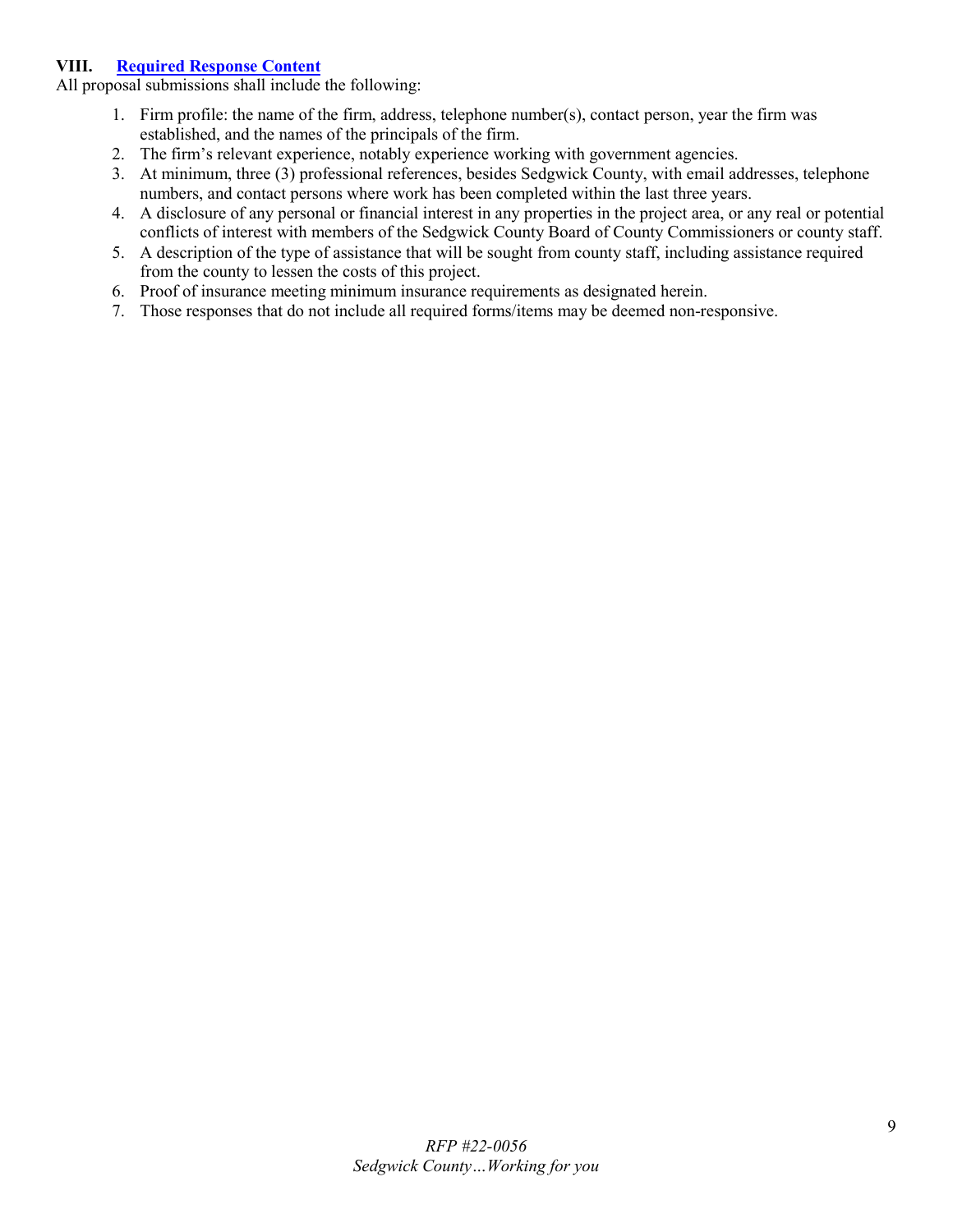### **REQUEST FOR PROPOSAL RFP #22-0056**

### <span id="page-9-0"></span>**TRANSPORTATION PROGRAM SERVICES FOR AGING (SCDOA)**

The undersigned, on behalf of the proposer, certifies that: (1) this offer is made without previous understanding, agreement or connection with any person, firm, or corporation submitting a proposal on the same project; (2) is in all respects fair and without collusion or fraud; (3) the person whose signature appears below is legally empowered to bind the firm in whose name the proposer is entered; (4) they have read the complete Request for Proposal and understands all provisions; (5) if accepted by the county, this proposal is guaranteed as written and amended and will be implemented as stated; and (6) mistakes in writing of the submitted proposal will be their responsibility.

| <b>NAME</b>                                                                                                                                                                                                                                                                                                                                                                                                                  |                                                                                                                                                                                                                               |  |
|------------------------------------------------------------------------------------------------------------------------------------------------------------------------------------------------------------------------------------------------------------------------------------------------------------------------------------------------------------------------------------------------------------------------------|-------------------------------------------------------------------------------------------------------------------------------------------------------------------------------------------------------------------------------|--|
| DBA/SAME                                                                                                                                                                                                                                                                                                                                                                                                                     |                                                                                                                                                                                                                               |  |
|                                                                                                                                                                                                                                                                                                                                                                                                                              |                                                                                                                                                                                                                               |  |
|                                                                                                                                                                                                                                                                                                                                                                                                                              |                                                                                                                                                                                                                               |  |
| PHONE HOURS HOURS                                                                                                                                                                                                                                                                                                                                                                                                            |                                                                                                                                                                                                                               |  |
|                                                                                                                                                                                                                                                                                                                                                                                                                              |                                                                                                                                                                                                                               |  |
| COMPANY WEBSITE ADDRESS EXAMPLE EXAMPLE THE EMAIL COMPANY WEBSITE ADDRESS                                                                                                                                                                                                                                                                                                                                                    |                                                                                                                                                                                                                               |  |
| NUMBER OF LOCATIONS NUMBER OF PERSONS EMPLOYED                                                                                                                                                                                                                                                                                                                                                                               |                                                                                                                                                                                                                               |  |
| TYPE OF ORGANIZATION: Public Corporation Private Corporation Sole Proprietorship ______                                                                                                                                                                                                                                                                                                                                      |                                                                                                                                                                                                                               |  |
| Partnership Other (Describe): 1997                                                                                                                                                                                                                                                                                                                                                                                           |                                                                                                                                                                                                                               |  |
| BUSINESS MODEL: Small Business __________ Manufacturer __________ Distributor _________ Retail __________                                                                                                                                                                                                                                                                                                                    |                                                                                                                                                                                                                               |  |
| Dealer Chescribe): Cher (Describe): Chescribe in the contract of the contract of the contract of the contract of the contract of the contract of the contract of the contract of the contract of the contract of the contract                                                                                                                                                                                                |                                                                                                                                                                                                                               |  |
| Not a Minority-Owned Business: Minority-Owned Business: (Specify Below)                                                                                                                                                                                                                                                                                                                                                      |                                                                                                                                                                                                                               |  |
|                                                                                                                                                                                                                                                                                                                                                                                                                              | African American (05) ________ Asian Pacific (10) _________ Subcontinent Asian (15) __________ Hispanic (20)                                                                                                                  |  |
|                                                                                                                                                                                                                                                                                                                                                                                                                              | Native American $(25)$ Other $(30)$ - Please specify                                                                                                                                                                          |  |
|                                                                                                                                                                                                                                                                                                                                                                                                                              |                                                                                                                                                                                                                               |  |
| Not Minority - Woman Owned (50) African American-Woman Owned (55) Asian Pacific-Woman Owned (60)                                                                                                                                                                                                                                                                                                                             |                                                                                                                                                                                                                               |  |
| Subcontinent Asian-Woman Owned (65) _____Hispanic Woman Owned (70) _____Native American-Woman Owned (75)                                                                                                                                                                                                                                                                                                                     |                                                                                                                                                                                                                               |  |
|                                                                                                                                                                                                                                                                                                                                                                                                                              | Other – Woman Owned $(80)$ – Please specify                                                                                                                                                                                   |  |
| ARE YOU REGISTERED TO DO BUSINESS IN THE STATE OF KS: _____ Yes ______ No                                                                                                                                                                                                                                                                                                                                                    |                                                                                                                                                                                                                               |  |
|                                                                                                                                                                                                                                                                                                                                                                                                                              |                                                                                                                                                                                                                               |  |
| INSURANCE REGISTERED IN THE STATE OF KS WITH MINIMUM BEST RATING OF A-VIII: Ves ______ No                                                                                                                                                                                                                                                                                                                                    |                                                                                                                                                                                                                               |  |
| <b>ACKNOWLEDGE RECEIPT OF ADDENDA:</b> All addendum(s) are posted to our RFB/RFP web page and it is the vendor's<br>responsibility to check and confirm all addendum(s) related to this document by going to<br>www.sedgwickcounty.org/finance/purchasing.asp.                                                                                                                                                               |                                                                                                                                                                                                                               |  |
| NO. DATED ( ; NO. , DATED : NO. , DATED : NO. , DATED : NO. , DATED                                                                                                                                                                                                                                                                                                                                                          |                                                                                                                                                                                                                               |  |
| In submitting a proposal, vendor acknowledges all requirements, terms, conditions, and sections of this document. Proposal<br>submission format should be by order in which sections are listed throughout the document. All minimum and general requirements<br>should be specifically addressed and detailed in proposer's response. Exceptions to any part of this document should be clearly<br>delineated and detailed. |                                                                                                                                                                                                                               |  |
|                                                                                                                                                                                                                                                                                                                                                                                                                              |                                                                                                                                                                                                                               |  |
| <u> 1989 - Johann Barbara, martin da basar da basar da basar da basar da basar</u><br>Print Name                                                                                                                                                                                                                                                                                                                             | Dated and the state of the state of the state of the state of the state of the state of the state of the state of the state of the state of the state of the state of the state of the state of the state of the state of the |  |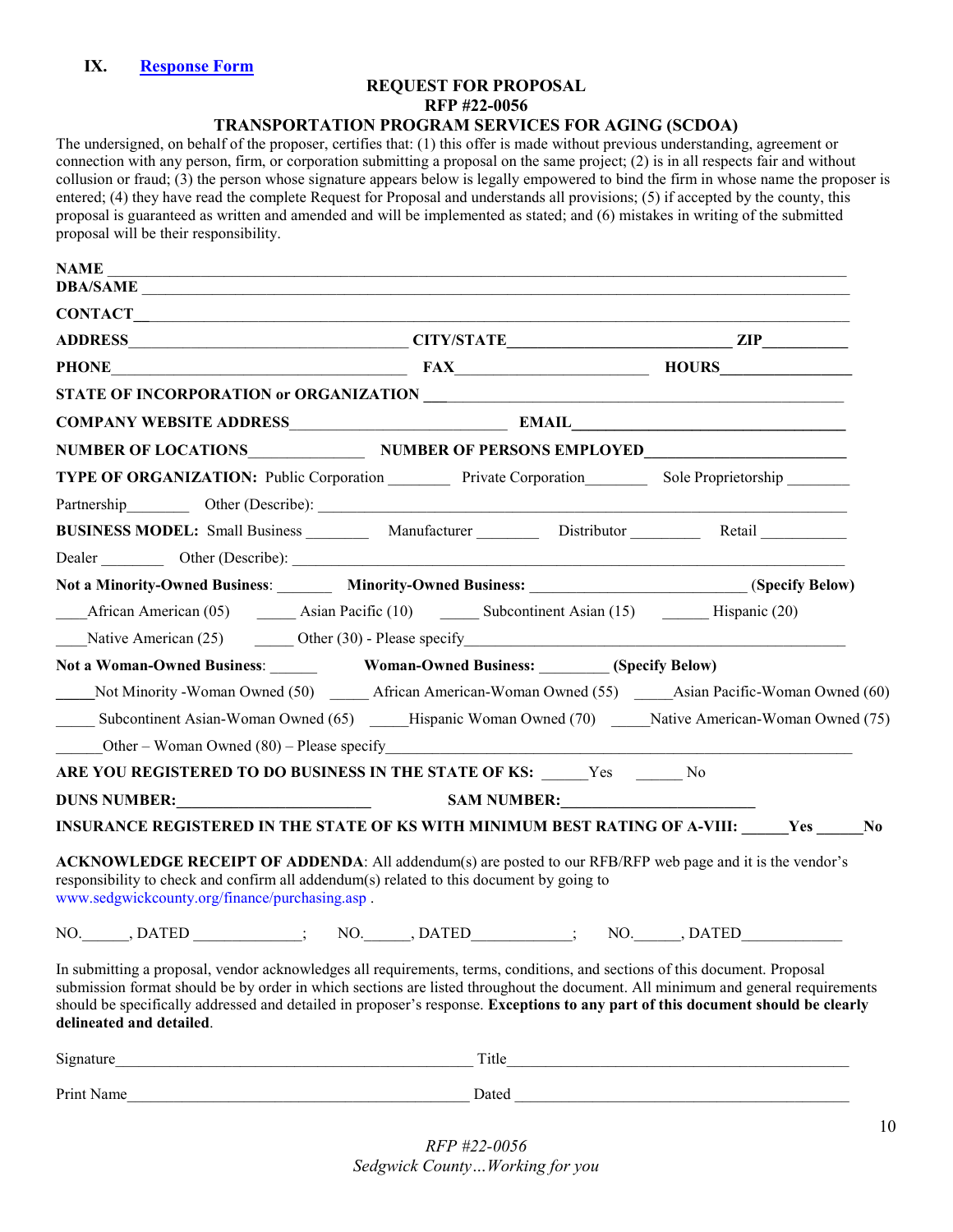### <span id="page-10-0"></span>**X. [Operations Form](#page-1-17)**

## Submission of Qualifications and Attachment Checklist

Service Area Available for Contracted Services:

Hours of Operation (days and times):

Vehicle List:

| Vehicle - Make, Model and Year | <b>Number of Ambulatory Seats</b> | <b>Number of Wheelchair Positions</b> |
|--------------------------------|-----------------------------------|---------------------------------------|
|                                |                                   |                                       |
|                                |                                   |                                       |
|                                |                                   |                                       |
|                                |                                   |                                       |
|                                |                                   |                                       |
|                                |                                   |                                       |

\*Add additional vehicles on an attachment

### Relevant Experience:

### Professional References:

| <b>Business Name:</b> |              |               |
|-----------------------|--------------|---------------|
| Contact Name          | Phone Number | Email Address |
|                       |              |               |

| <b>Business Name:</b> |              |                      |
|-----------------------|--------------|----------------------|
| <b>Contact Name</b>   | Phone Number | <b>Email Address</b> |
|                       |              |                      |

| <b>Business Name:</b> |              |               |
|-----------------------|--------------|---------------|
| Contact Name          | Phone Number | Email Address |
|                       |              |               |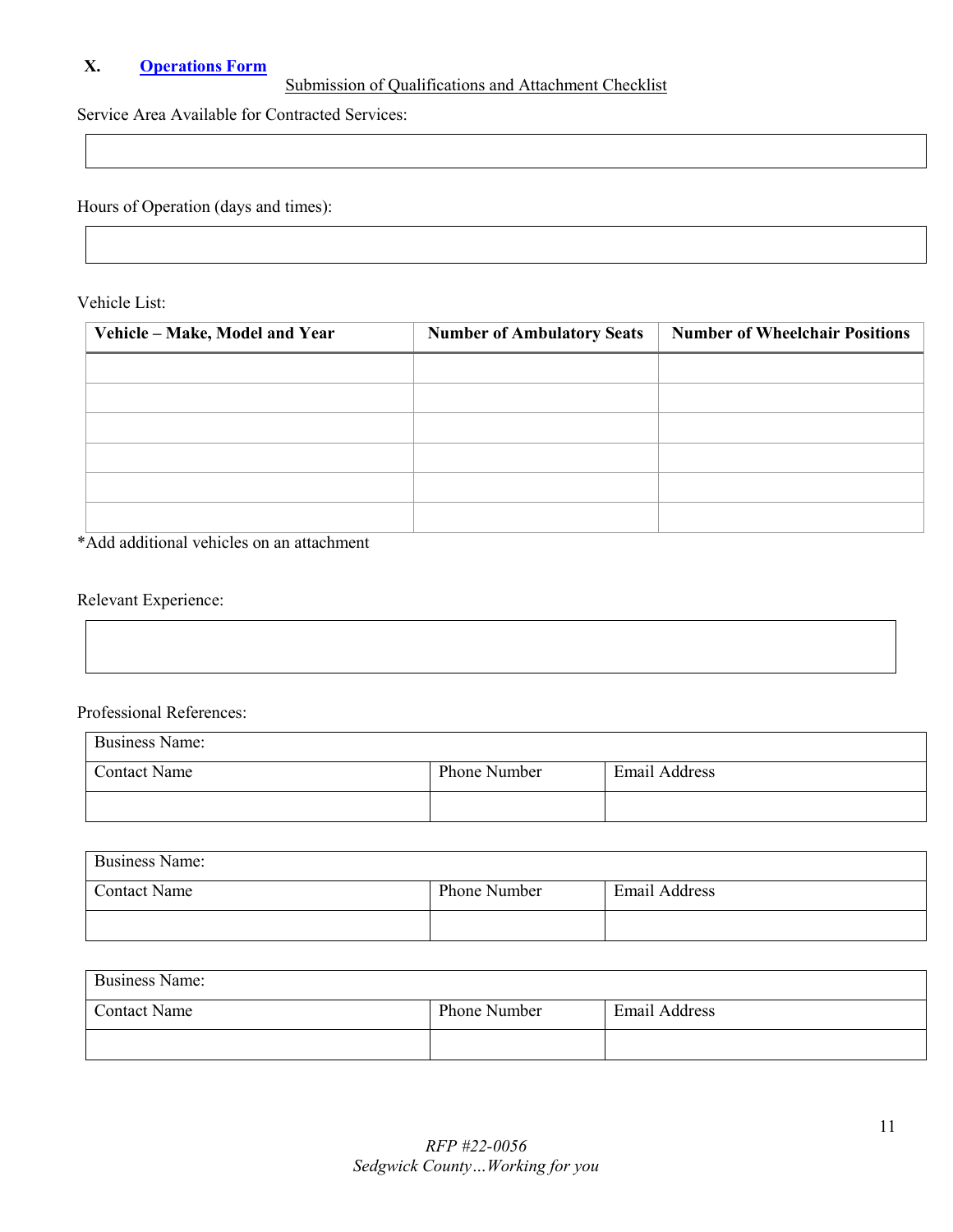Document Submission Checklist:

- Proof of Kansas Bureau of Investigation Background Check for each driver.
- Kansas Department of Motor Vehicle driving record check for each driver within last three (3) years
- Copy of Drug and Alcohol pool contract or certification that employees will be placed in a D&A pool
- DOT physical for each driver if they hold a CDL.
- Certificate of Insurance
- Proof of current Vehicle Inspection(s) performed by an ASE certified mechanic, KDOT, or City of Wichita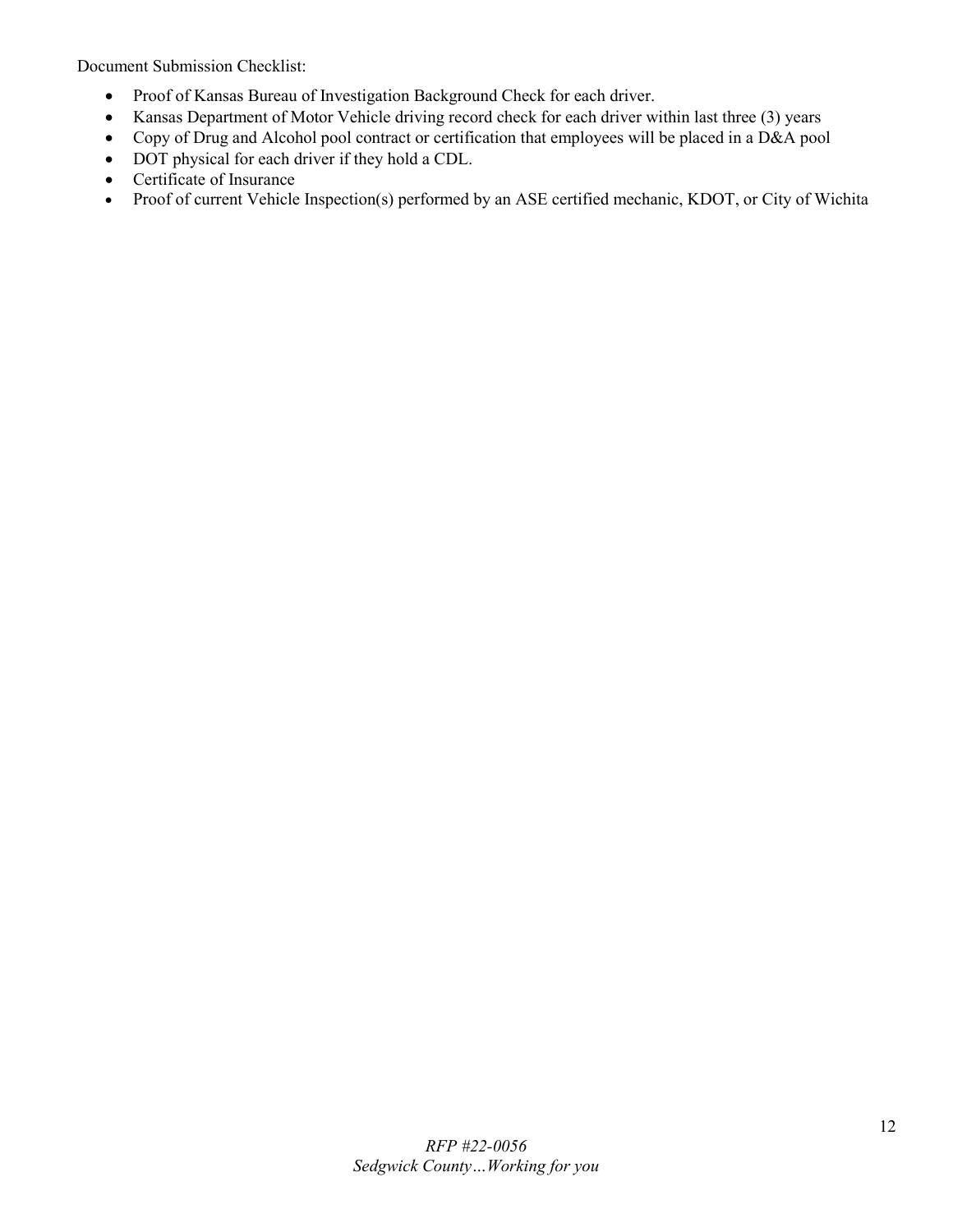## <span id="page-12-0"></span>**XI. [Exhibit A](#page-1-18)**

## **Fees for Services**

- Reimbursement for the first two (2) miles is a flat \$6.00; additional miles after two (2) will be reimbursed a maximum of an additional \$3.00 per mile.
	- o Mileage begins from the first SCT passenger's origin and ends at the destination of last SCT passenger's destination.
	- o Mileage cannot included a non-SCT passenger miles if chained to a ride with a SCT rider.
	- o Mileage may not be rounded up; must include 10ths of a mile if applicable. Ex. 2.5 miles cannot be rounded up to 3. Actual mileage reporting is required.
	- o Amount will be calculated at number of miles multiplied by \$3.00. Ex. 3.5 miles will be reimbursed at \$10.50.
- No-show is \$2.00 per occurrence.
	- o Vendor must communicate no-show to SCT by the next business day and must provide actual time they arrived for the trip and actual time they ended wait.
- Extra SCT Rider is an additional flat \$2.00 per ride.
	- o This applies to SCT riders with another SCT rider in the same vehicle as a chained trip; not guests of a SCT passenger.
- A \$10.00 deadhead charge will be provided for trips with the following originations and destinations:
	- o Haysville to Derby and reverse.
	- o Mulvane to Derby and reverse
	- o Valley Center to Park City and reverse
	- o Kechi to Park City and reverse
	- o Kechi to Bel Aire and reverse
- Compensation Penalties for not picking up passengers within expected timeframes are as follows:
	- o Passenger not picked up within 30 minutes of requested time (excludes will calls): no compensation
	- o For will calls (unset time):
		- **Passenger not picked up within 45 minutes of requested time: Compensated at half** the end rate amount (adjusted and validated by SCT Administration)
		- **Passenger not picked up within 90 minutes of requested time: no compensation**

Note: Exceptions may be made in instances resulting from extenuating circumstances (i.e. inclement weather, trains, flat tire, etc.) Same compensation penalty exists for deadhead rate.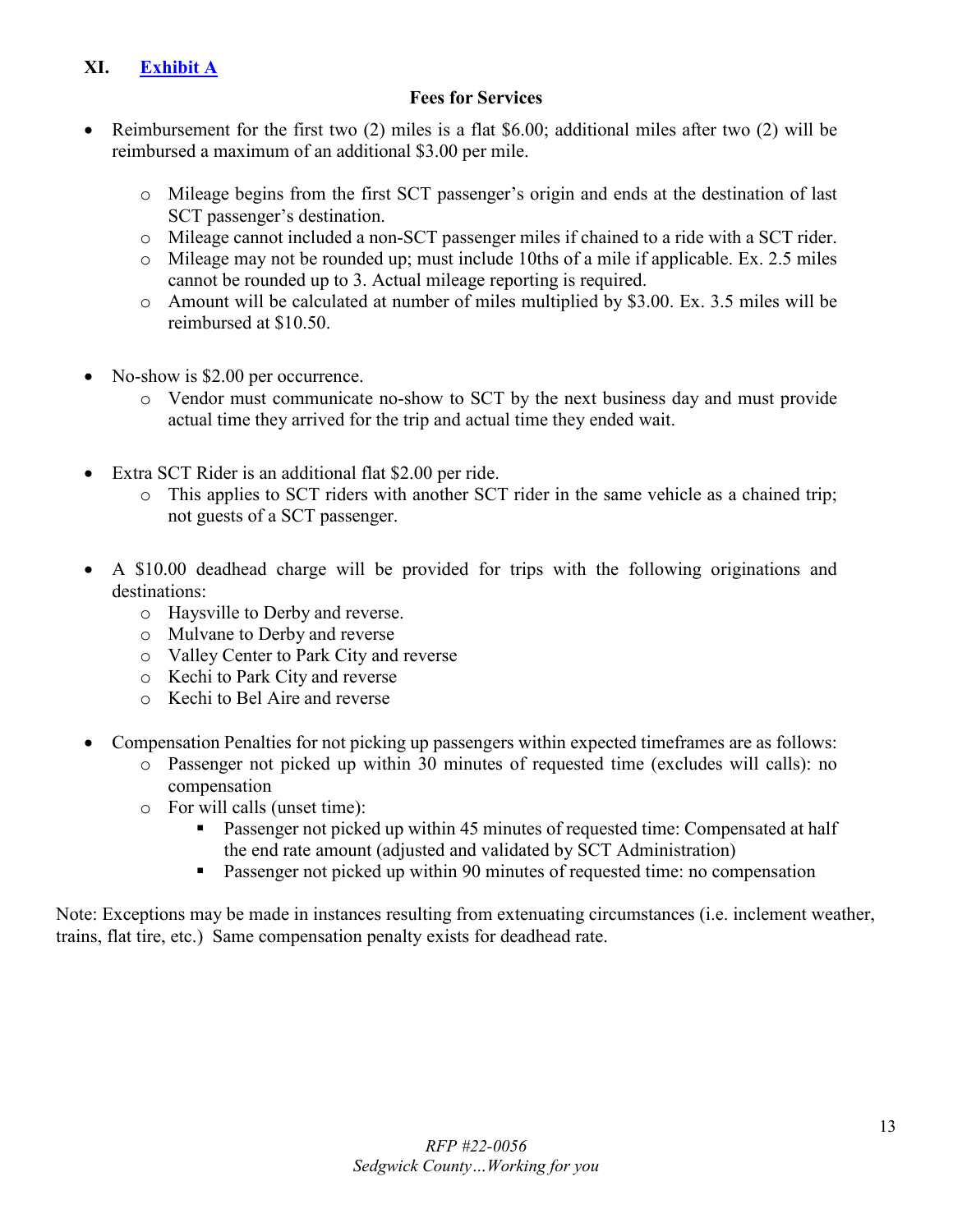# <span id="page-13-0"></span>**XII. [FEDERAL TRANSIT ADMINISTRATION](#page-1-19)**

## **REQUIRED CLAUSES**

### **TABLE OF CONTENTS**

### **Federally Required and Other Model Contract Clauses**

- 1. Fly America Requirements
- 2. Charter Service Operations
- 3. School Bus Operations
- 4. Energy Conservation Requirements
- 5. Clean Water
- 6. Lobbying
- 7. Access to Records and Reports
- 8. Federal Changes
- 9. Clean Air
- 10. Contract Work Hours and Safety Standards
- 11. No Government Obligation to Third Parties
- 12. Program Fraud and False or Fraudulent Statements and Related Acts
- 13. Government-Wide Debarment and Suspension
- 14. Civil Rights Requirements
- 15. Breaches and Disputes
- 16. Transit Employee Protective Provisions
- 17. Disadvantaged Business Enterprises (DBE)
- 18. Incorporation of Federal Transit Administration (FTA) Terms
- 19. Drug and Alcohol Testing
- 20. Termination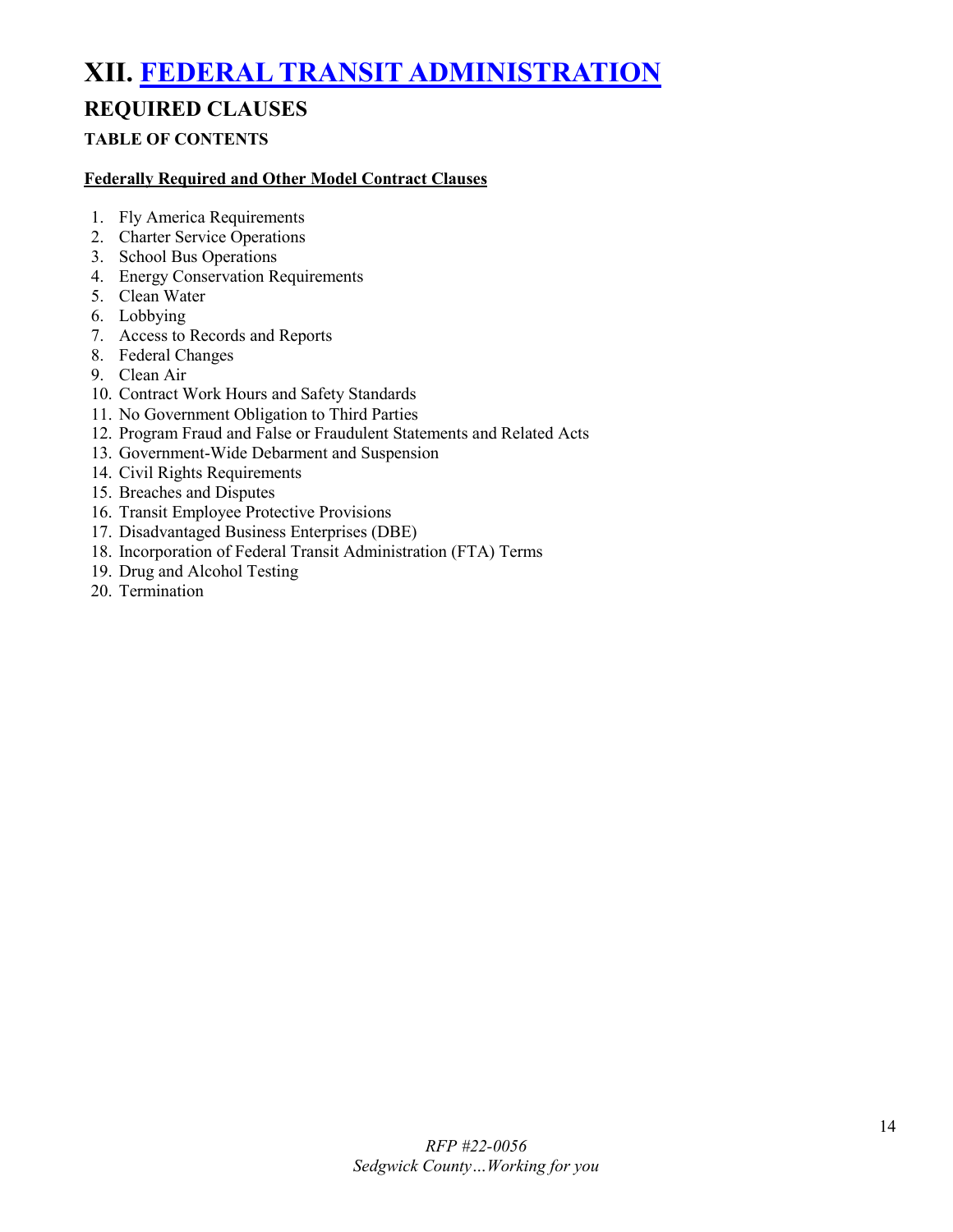## <span id="page-14-0"></span>**XIII. [FLY AMERICA REQUIREMENTS](#page-1-20)**

## **I. 49 U.S.C. § 40118**

### **41 CFR Part 301-10**

### **Fly America Requirements**

The Contractor agrees to comply with 49 U.S.C. 40118 (the "Fly America" Act) in accordance with the General Services Administration's regulations at 41 CFR Part 301-10, which provide that recipients and sub recipients of Federal funds and their contractors are required to use U.S. Flag air carriers for U.S Government-financed international air travel and transportation of their personal effects or property, to the extent such service is available, unless travel by foreign air carrier is a matter of necessity, as defined by the Fly America Act. The Contractor shall submit, if a foreign air carrier was used, an appropriate certification or memorandum adequately explaining why service by a U.S. flag air carrier was not available or why it was necessary to use a foreign air carrier and shall, in any event, provide a certificate of compliance with the Fly America requirements. The Contractor agrees to include the requirements of this section in all subcontracts that may involve international air transportation.

### **2. CHARTER BUS REQUIREMENTS 49 U.S.C. 5323(d) 49 CFR Part 604**

**Charter Service Operations -** The contractor agrees to comply with 49 U.S.C. 5323(d) and 49 CFR Part 604, which provides that recipients and sub recipients of FTA assistance are prohibited from providing charter service using federally funded equipment or facilities if there is at least one private charter operator willing and able to provide the service, except under one of the exceptions at 49 CFR 604.9. Any charter service provided under one of the exceptions must be "incidental," i.e., it must not interfere with or detract from the provision of mass transportation.

### **3. SCHOOL BUS REQUIREMENTS 49 U.S.C. 5323(F) 49 CFR Part 605**

**School Bus Operations -** Pursuant to 69 U.S.C. 5323(f) and 49 CFR Part 605, recipients and sub recipients of FTA assistance may not engage in school bus operations exclusively for the transportation of students and school personnel in competition with private school bus operators unless qualified under specified exemptions. When operating exclusive school bus service under an allowable exemption, recipients and sub recipients may not use federally funded equipment, vehicles, or facilities.

### **4. ENERGY CONSERVATION REQUIREMENTS 42 U.S.C. 6321 et seq. 49 CFR Part 18**

**Energy Conservation** - The contractor agrees to comply with mandatory standards and policies relating to energy efficiency, which are contained in the State Energy Conservation Plan issued in compliance with the Energy Policy and Conservation Act.

### **5. CLEAN WATER REQUIREMENTS 33 U.S.C. 1251**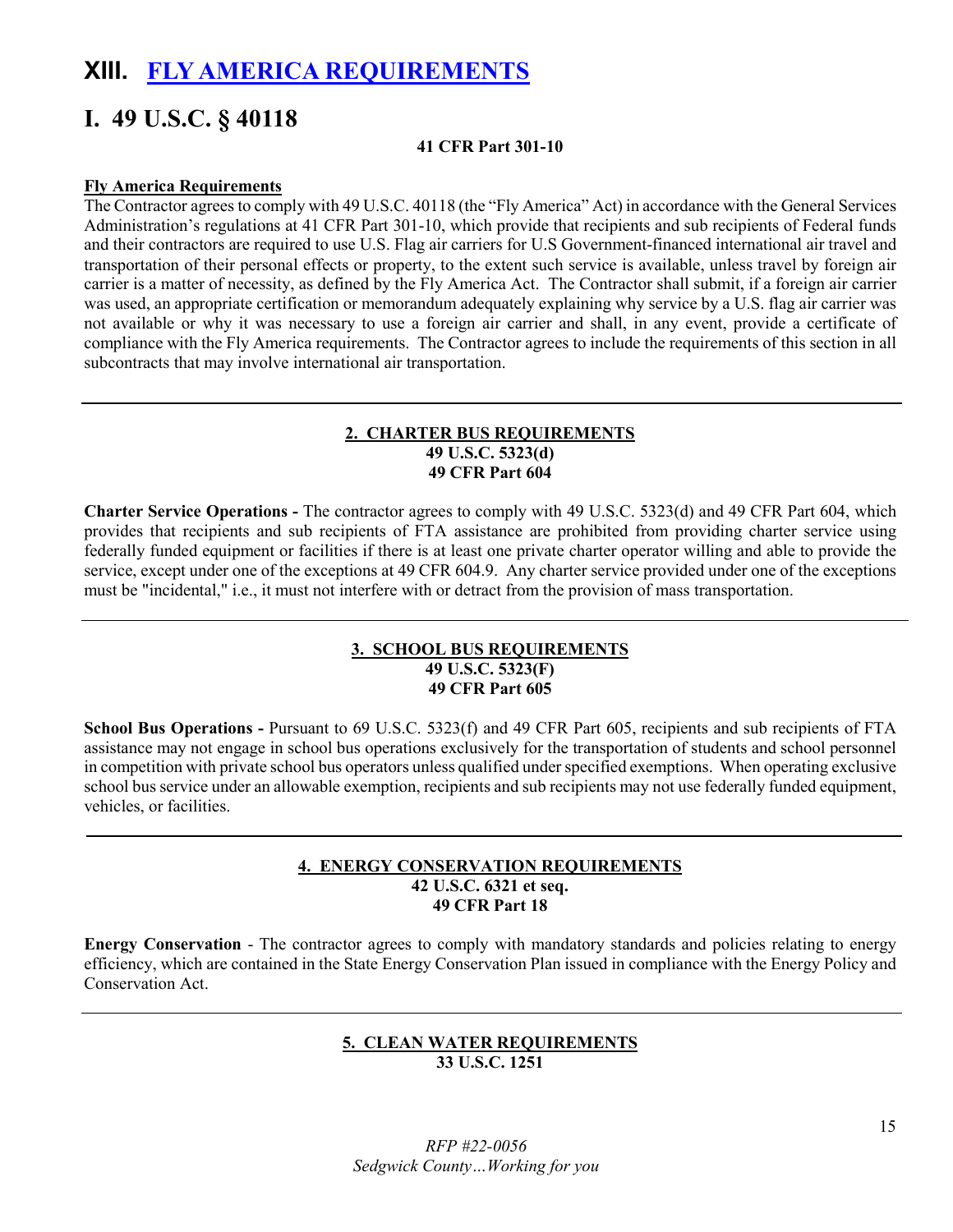**Clean Water** - (1) The Contractor agrees to comply with all applicable standards, orders or regulations issued pursuant to the Federal Water Pollution Control Act, as amended, 33 U.S.C. 1251 et seq. The Contractor agrees to report each violation to the Purchaser and understands and agrees that the Purchaser will, in turn, report each violation as required to assure notification to FTA and the appropriate EPA Regional Office.

(2) The Contractor also agrees to include these requirements in each subcontract exceeding \$100,000 financed in whole or in part with Federal assistance provided by FTA.

### **6. LOBBYING 31 U.S.C. 1352 49 CFR Part 19 49 CFR Part 20**

**Byrd Anti-Lobbying Amendment, 31 U.S.C. 1352, as amended by the Lobbying Disclosure Act of 1995, P.L. 104- 65 [to be codified at 2 U.S.C. § 1601, et seq.]** - Contractors who apply or bid for an award of \$100,000 or more shall file the certification required by 49 CFR part 20, "New Restrictions on Lobbying." Each tier certifies to the tier above that it will not and has not used Federal appropriated funds to pay any person or organization for influencing or attempting to influence an officer or employee of any agency, a member of Congress, officer or employee of Congress, or an employee of a member of Congress in connection with obtaining any Federal contract, grant or any other award covered by 31 U.S.C. 1352. Each tier shall also disclose the name of any registrant under the Lobbying Disclosure Act of 1995 who has made lobbying contacts on its behalf with non-Federal funds with respect to that Federal contract, grant or award covered by 31 U.S.C. 1352. Such disclosures are forwarded from tier to tier up to the recipient.

### **7. ACCESS TO RECORDS AND REPORTS 49 U.S.C. 5325 18 CFR 18.36 (i) 49 CFR 633.17**

**Access to Records -** The following access to records requirements apply to this Contract:

1. Where the Purchaser is not a State but a local government and is the FTA Recipient or a sub grantee of the FTA Recipient in accordance with 49 C.F.R. 18.36(i), the Contractor agrees to provide the Purchaser, the FTA Administrator, the Comptroller General of the United States or any of their authorized representatives access to any books, documents, papers and records of the Contractor which are directly pertinent to this contract for the purposes of making audits, examinations, excerpts and transcriptions. Contractor also agrees, pursuant to 49 C.F.R. 633.17 to provide the FTA Administrator or his authorized representatives including any PMO Contractor access to Contractor's records and construction sites pertaining to a major capital project, defined at 49 U.S.C. 5302(a)1, which is receiving federal financial assistance through the programs described at 49 U.S.C. 5307, 5309 or 5311.

2. Where the Purchaser is a State and is the FTA Recipient or a sub grantee of the FTA Recipient in accordance with 49 C.F.R. 633.17, Contractor agrees to provide the Purchaser, the FTA Administrator or his authorized representatives, including any PMO Contractor, access to the Contractor's records and construction sites pertaining to a major capital project, defined at 49 U.S.C. 5302(a)1, which is receiving federal financial assistance through the programs described at 49 U.S.C. 5307, 5309 or 5311. By definition, a major capital project excludes contracts of less than the simplified acquisition threshold currently set at \$100,000.

3. Where the Purchaser enters into a negotiated contract for other than a small purchase or under the simplified acquisition threshold and is an institution of higher education, a hospital or other non-profit organization and is the FTA Recipient or a sub grantee of the FTA Recipient in accordance with 49 C.F.R. 19.48, Contractor agrees to provide the Purchaser, FTA Administrator, the Comptroller General of the United States or any of their duly authorized representatives with access to any books, documents, papers and record of the Contractor which are directly pertinent to this contract for the purposes of making audits, examinations, excerpts and transcriptions.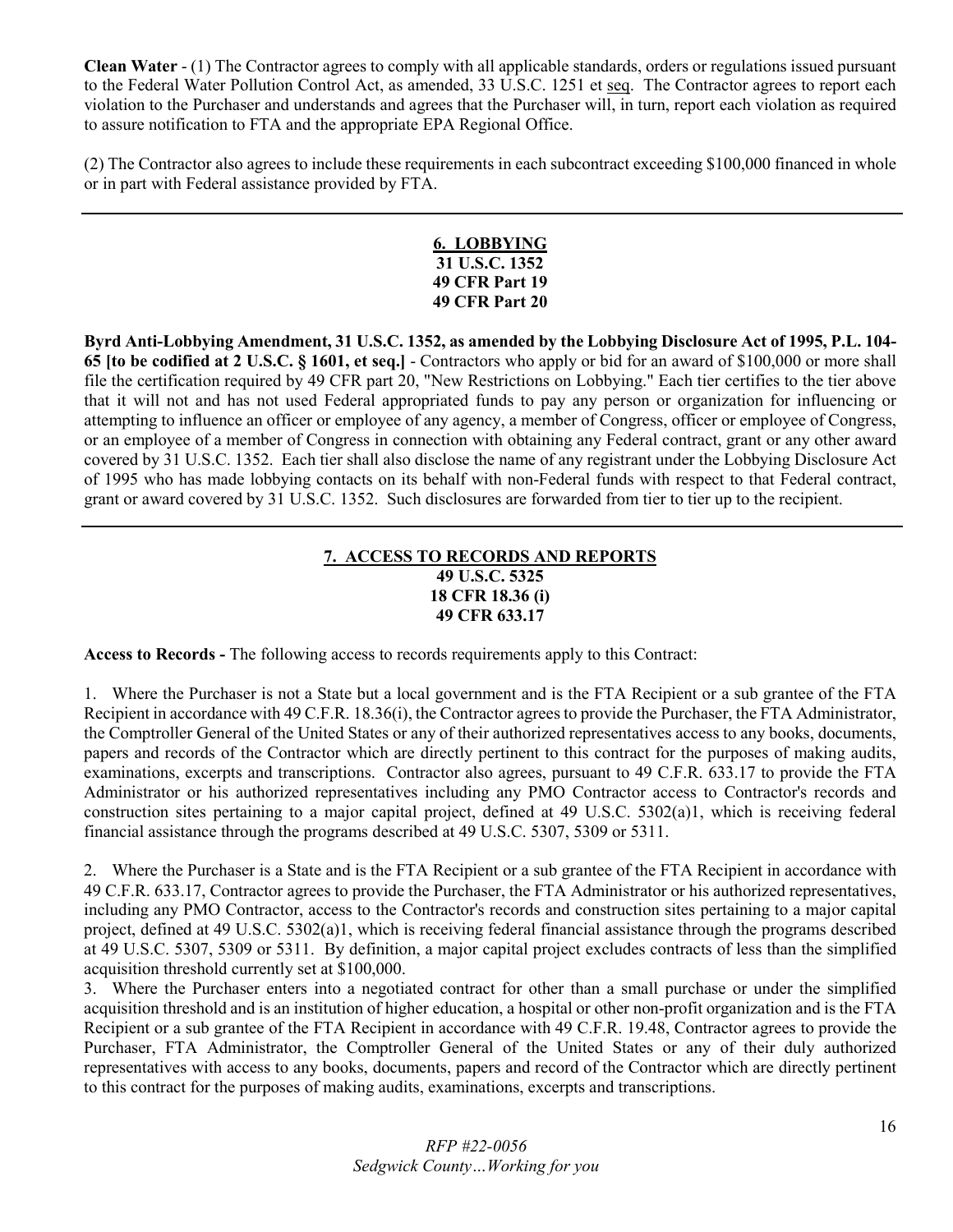4. Where any Purchaser which is the FTA Recipient or a sub grantee of the FTA Recipient in accordance with 49 U.S.C. 5325(a) enters into a contract for a capital project or improvement (defined at 49 U.S.C. 5302(a)1) through other than competitive bidding, the Contractor shall make available records related to the contract to the Purchaser, the Secretary of Transportation and the Comptroller General or any authorized officer or employee of any of them for the purposes of conducting an audit and inspection.

5. The Contractor agrees to permit any of the foregoing parties to reproduce by any means whatsoever or to copy excerpts and transcriptions as reasonably needed.

6. The Contractor agrees to maintain all books, records, accounts and reports required under this contract for a period of not less than three years after the date of termination or expiration of this contract, except in the event of litigation or settlement of claims arising from the performance of this contract, in which case Contractor agrees to maintain same until the Purchaser, the FTA Administrator, the Comptroller General, or any of their duly authorized representatives, have disposed of all such litigation, appeals, claims or exceptions related thereto. Reference 49 CFR 18.39(i)(11).

**7.** FTA does not require the inclusion of these requirements in subcontracts.

### **Requirements for Access to Records and Reports by Types of Contract**

| <b>Contract Characteristics</b>                                                                                    | Operational<br>Service<br>Contract                               | Turnkey                                                                | Construction                                                                            | Architectural<br>Engineering                        | Acquisition<br>of Rolling<br>Stock                  | <b>Professional Services</b>                  |
|--------------------------------------------------------------------------------------------------------------------|------------------------------------------------------------------|------------------------------------------------------------------------|-----------------------------------------------------------------------------------------|-----------------------------------------------------|-----------------------------------------------------|-----------------------------------------------|
| I State Grantees<br>a. Contracts below SAT<br>(S100,000)<br>b. Contracts above<br>\$100,000/Capital Projects       | None<br>None unless <sup>1</sup><br>non-<br>competitive<br>award | Those imposed<br>on state pass<br>thru to<br>Contractor                | None<br>Yes, if non-<br>competitive<br>award or if<br>funded thru $2$<br>5307/5309/5311 | None<br>None unless<br>non-<br>competitive<br>award | None<br>None unless<br>non-<br>competitive<br>award | None<br>None unless non-<br>competitive award |
| II Non State Grantees<br>a. Contracts below SAT<br>(\$100,000)<br>b. Contracts above<br>\$100,000/Capital Projects | Yes <sup>3</sup><br>Yes <sup>3</sup>                             | Those imposed<br>on non-state<br>Grantee pass<br>thru to<br>Contractor | Yes<br>Yes                                                                              | Yes<br>Yes                                          | <b>Yes</b><br>Yes                                   | Yes<br>Yes                                    |

Sources of Authority:

 $149$  USC 5325 (a) 2 49 CFR 633.17

3 18 CFR 18.36 (i)

### **8. FEDERAL CHANGES 49 CFR Part 18**

**Federal Changes -** Contractor shall at all times comply with all applicable FTA regulations, policies, procedures and directives, including without limitation those listed directly or by reference in the Master Agreement between Purchaser and FTA, as they may be amended or promulgated from time to time during the term of this contract. Contractor's failure to so comply shall constitute a material breach of this contract.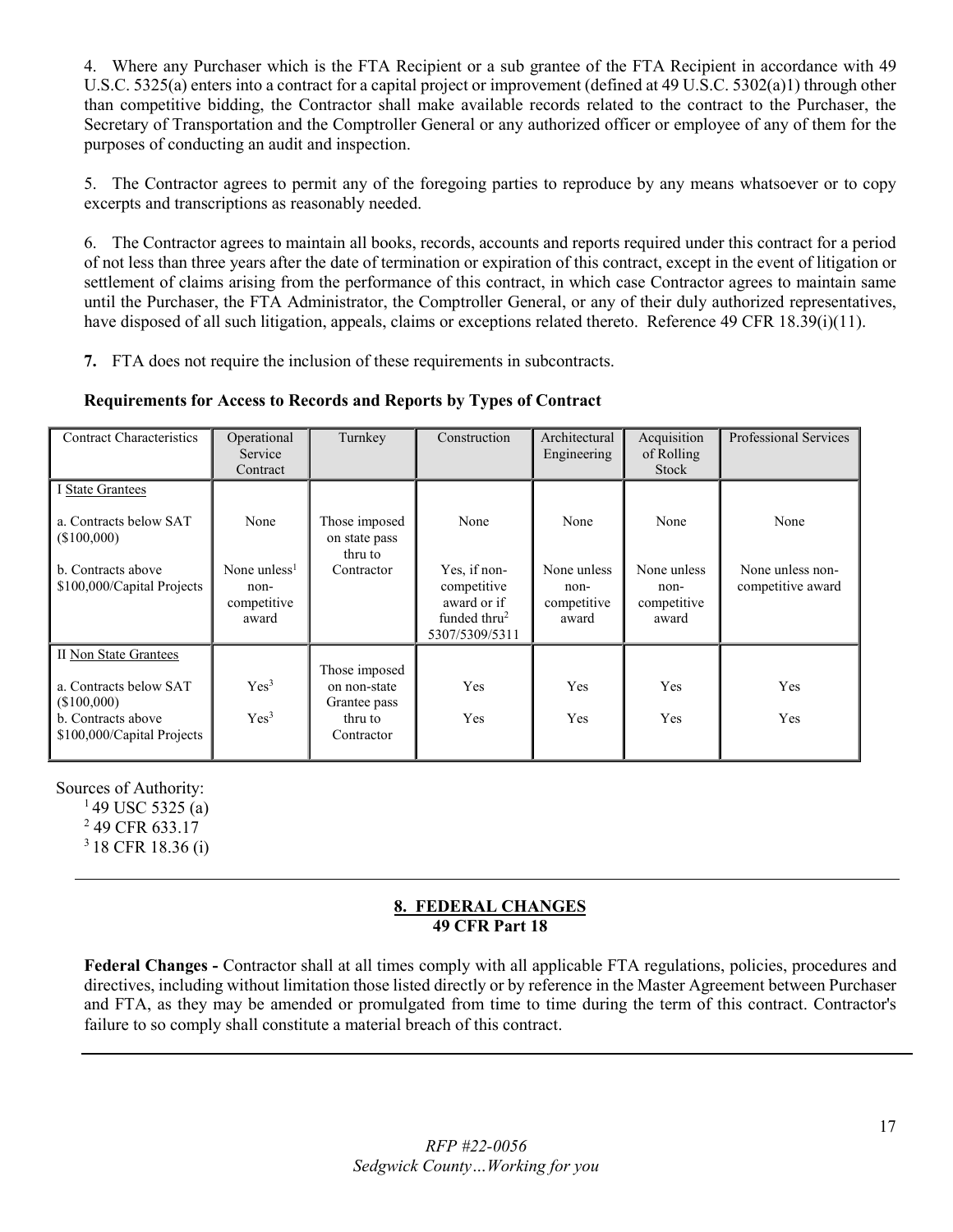### **9. CLEAN AIR 42 U.S.C. 7401 et seq 40 CFR 15.61 49 CFR Part 18**

**Clean Air** - (1) The Contractor agrees to comply with all applicable standards, orders or regulations issued pursuant to the Clean Air Act, as amended, 42 U.S.C. §§ 7401 et seq. The Contractor agrees to report each violation to the Purchaser and understands and agrees that the

Purchaser will, in turn, report each violation as required to assure notification to FTA and the appropriate EPA Regional Office.

(2) The Contractor also agrees to include these requirements in each subcontract exceeding \$100,000 financed in whole or in part with Federal assistance provided by FTA.

### **10. CONTRACT WORK HOURS AND SAFETY STANDARDS ACT**

## *Contract Work Hours and Safety Standards*

(1) **Overtime requirements** - No contractor or subcontractor contracting for any part of the contract work which may require or involve the employment of laborers or mechanics shall require or permit any such laborer or mechanic in any workweek in which he or she is employed on such work to work in excess of forty hours in such workweek unless such laborer or mechanic receives compensation at a rate not less than one and one-half times the basic rate of pay for all hours worked in excess of forty hours in such workweek.

(2) **Violation; liability for unpaid wages; liquidated damages** - In the event of any violation of the clause set forth in paragraph (1) of this section the contractor and any subcontractor responsible therefor shall be liable for the unpaid wages. In addition, such contractor and subcontractor shall be liable to the United States for liquidated damages. Such liquidated damages shall be computed with respect to each individual laborer or mechanic, including watchmen and guards, employed in violation of the clause set forth in paragraph (1) of this section, in the sum of \$10 for each calendar day on which such individual was required or permitted to work in excess of the standard workweek of forty hours without payment of the overtime wages required by the clause set forth in paragraph (1) of this section.

 (3) **Withholding for unpaid wages and liquidated damages** - The grantee shall upon its own action or upon written request of an authorized representative of the Department of Labor withhold or cause to be withheld, from any moneys payable on account of work performed by the contractor or subcontractor under any such contract or any other Federal contract with the same prime contractor, or any other federally-assisted contract subject to the Contract Work Hours and Safety Standards Act, which is held by the same prime contractor, such sums as may be determined to be necessary to satisfy any liabilities of such contractor or subcontractor for unpaid wages and liquidated damages as provided in the clause set forth in paragraph (2) of this section.

(4) **Subcontracts** - The contractor or subcontractor shall insert in any subcontracts the clauses set forth in paragraphs (1) through (4) of this section and also a clause requiring the subcontractors to include these clauses in any lower tier subcontracts. The prime contractor shall be responsible for compliance by any subcontractor or lower tier subcontractor with the clauses set forth in paragraphs (1) through (4) of this section.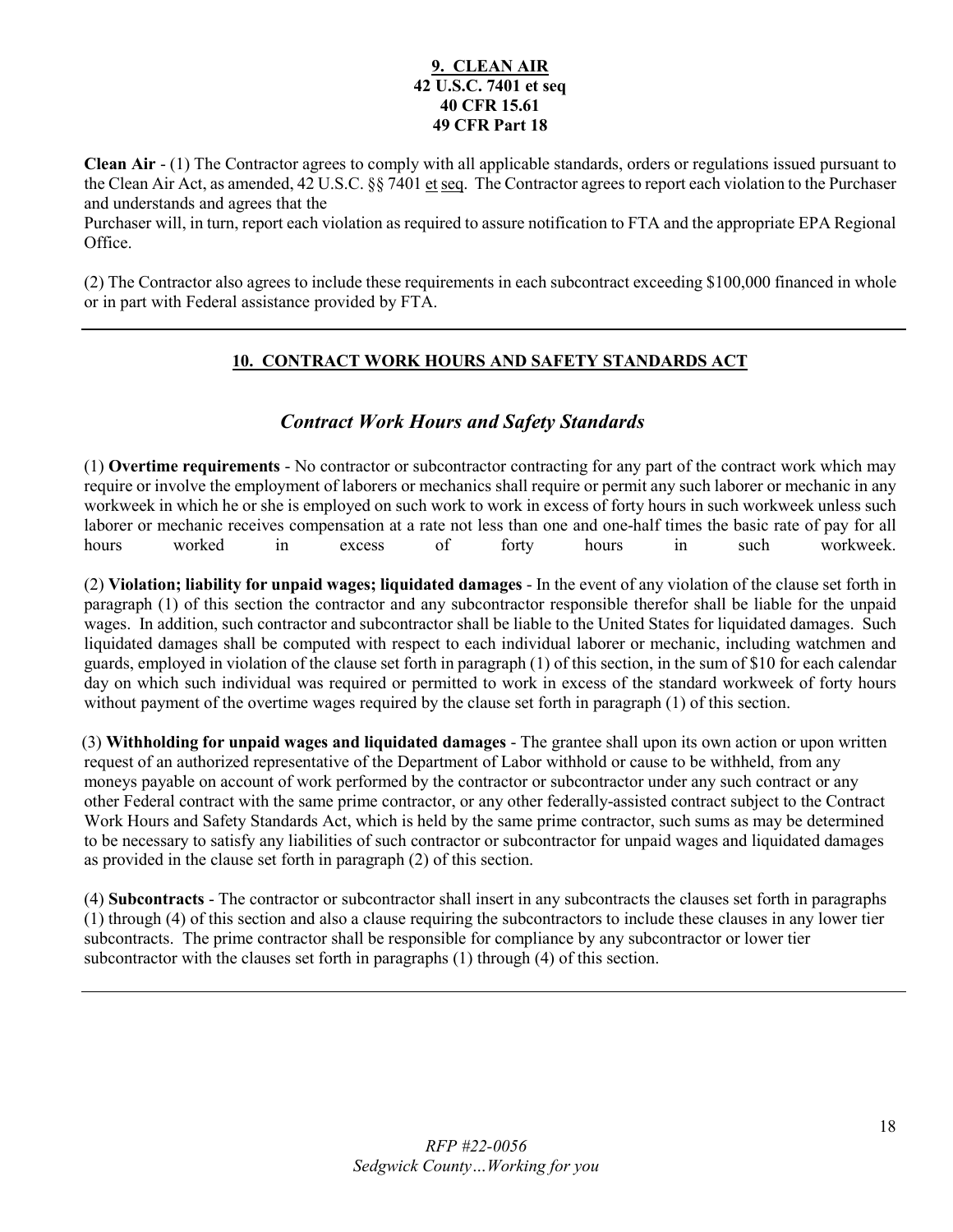### **11. NO GOVERNMENT OBLIGATION TO THIRD PARTIES**

### **No Obligation by the Federal Government.**

(1) The Purchaser and Contractor acknowledge and agree that, notwithstanding any concurrence by the Federal Government in or approval of the solicitation or award of the underlying contract, absent the express written consent by the Federal Government, the Federal Government is not a party to this contract and shall not be subject to any obligations or liabilities to the Purchaser, Contractor, or any other party (whether or not a party to that contract) pertaining to any matter resulting from the underlying contract.

(2) The Contractor agrees to include the above clause in each subcontract financed in whole or in part with Federal assistance provided by FTA. It is further agreed that the clause shall not be modified, except to identify the subcontractor who will be subject to its provisions.

### **12. PROGRAM FRAUD AND FALSE OR FRAUDULENT STATEMENTS AND RELATED ACTS 31 U.S.C. 3801 et seq. 49 CFR Part 31 18 U.S.C. 1001 49 U.S.C. 5307**

### **Program Fraud and False or Fraudulent Statements or Related Acts.**

(1) The Contractor acknowledges that the provisions of the Program Fraud Civil Remedies Act of 1986, as amended, 31 U.S.C. § 3801 et seq. and U.S. DOT regulations, "Program Fraud Civil Remedies," 49 C.F.R. Part 31, apply to its actions pertaining to this Project. Upon execution of the underlying contract, the Contractor certifies or affirms the truthfulness and accuracy of any statement it has made, it makes, it may make, or causes to be made, pertaining to the underlying contract or the FTA assisted project for which this contract work is being performed. In addition to other penalties that may be applicable, the Contractor further acknowledges that if it makes, or causes to be made, a false, fictitious, or fraudulent claim, statement, submission, or certification, the Federal Government reserves the right to impose the penalties of the Program Fraud Civil

Remedies Act of 1986 on the Contractor to the extent the Federal Government deems appropriate.

(2) The Contractor also acknowledges that if it makes, or causes to be made, a false, fictitious, or fraudulent claim, statement, submission, or certification to the Federal Government under a contract connected with a project that is financed in whole or in part with Federal assistance originally awarded by FTA under the authority of 49 U.S.C. § 5307, the Government reserves the right to impose the penalties of 18 U.S.C. § 1001 and 49 U.S.C. § 5307(n)(1) on the Contractor, to the extent the Federal Government deems appropriate.

 (3) The Contractor agrees to include the above two clauses in each subcontract financed in whole or in part with Federal assistance provided by FTA. It is further agreed that the clauses shall not be modified, except to identify the subcontractor who will be subject to the provisions.

### **13. GOVERNMENT-WIDE DEBARMENT AND SUSPENSION**

See Section 14 of the Mandatory Contractual Provisions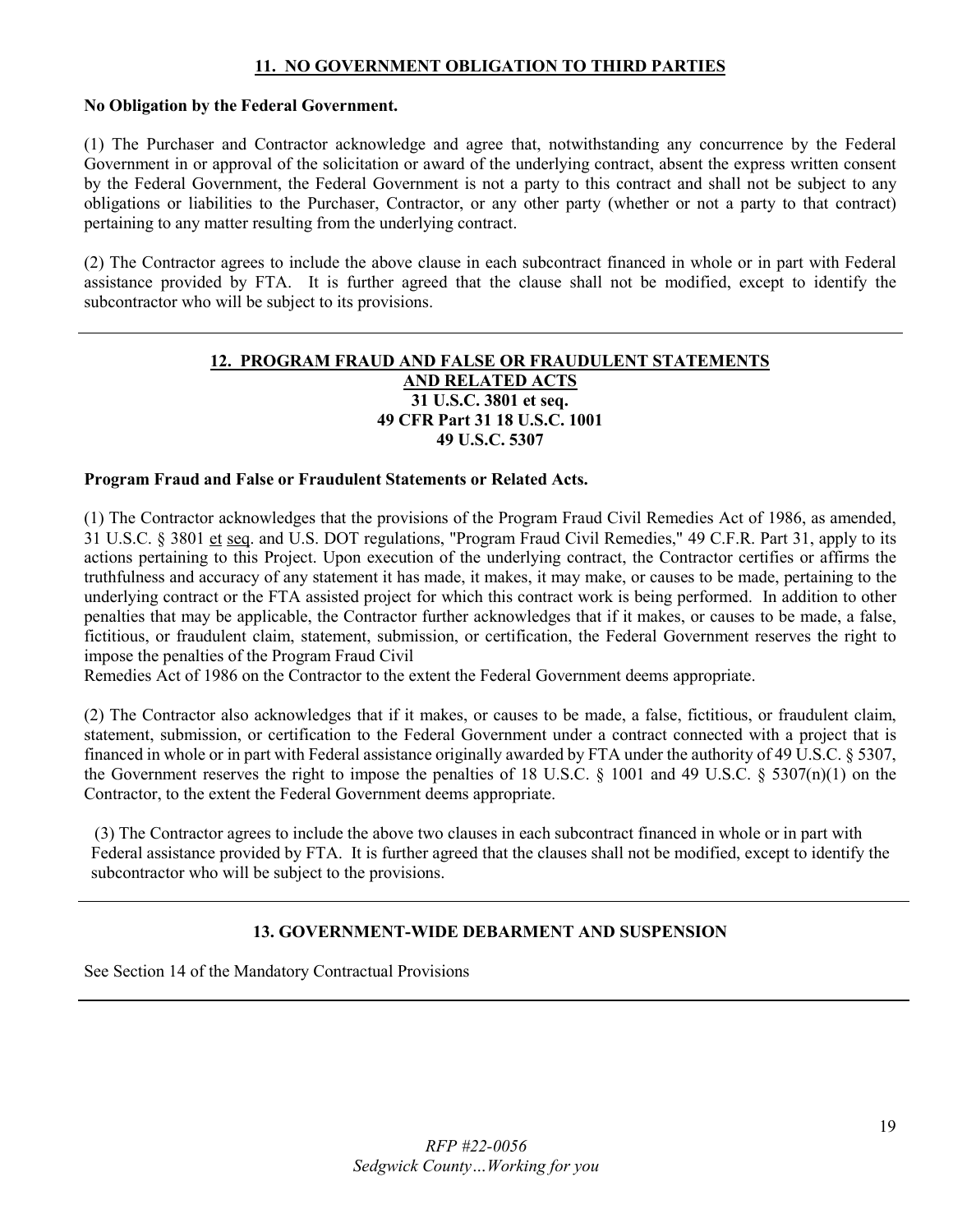### **14. CIVIL RIGHTS REQUIREMENTS 29 U.S.C. § 623, 42 U.S.C. § 2000 42 U.S.C. § 6102, 42 U.S.C. § 12112 42 U.S.C. § 12132, 49 U.S.C. § 5332 29 CFR Part 1630, 41 CFR Parts 60 et seq.**

**Civil Rights -** The following requirements apply to the underlying contract:

(1) Nondiscrimination - In accordance with Title VI of the Civil Rights Act, as amended, 42 U.S.C. § 2000d, section 303 of the Age Discrimination Act of 1975, as amended, 42 U.S.C. § 6102, section 202 of the Americans with Disabilities Act of 1990, 42 U.S.C. § 12132, and Federal transit law at 49 U.S.C. § 5332, the Contractor agrees that it will not discriminate against any employee or applicant for employment because of race, color, creed, national origin, sex, age, or disability. In addition, the Contractor agrees to comply with applicable Federal implementing regulations and other implementing requirements FTA may issue.

(2) Equal Employment Opportunity - The following equal employment opportunity requirements apply to the underlying contract:

(a) Race, Color, Creed, National Origin, Sex - In accordance with Title VII of the Civil Rights Act, as amended, 42 U.S.C. § 2000e, and Federal transit laws at 49 U.S.C. § 5332, the Contractor agrees to comply with all applicable equal employment opportunity requirements of U.S. Department of Labor (U.S. DOL) regulations, "Office of Federal Contract Compliance Programs, Equal Employment Opportunity, Department of Labor," 41 C.F.R. Parts 60 et seq., (which implement Executive Order No. 11246, "Equal Employment Opportunity," as amended by Executive Order No. 11375, "Amending Executive Order 11246 Relating to Equal Employment Opportunity," 42 U.S.C. § 2000e note), and with any applicable Federal statutes, executive orders, regulations, and Federal policies that may in the future affect construction activities undertaken in the course of the Project. The Contractor agrees to take affirmative action to ensure that applicants are employed, and that employees are treated during employment, without regard to their race, color, creed, national origin, sex, or age. Such action shall include, but not be limited to, the following: employment, upgrading, demotion or transfer, recruitment or recruitment advertising, layoff or termination; rates of pay or other forms of compensation; and selection for training, including apprenticeship. In addition, the Contractor agrees to comply with any implementing requirements FTA may issue.

(b) Age - In accordance with section 4 of the Age Discrimination in Employment Act of 1967, as amended, 29 U.S.C. § § 623 and Federal transit law at 49 U.S.C. § 5332, the Contractor agrees to refrain from discrimination against present and prospective employees for reason of age. In addition, the Contractor agrees to comply with any implementing requirements FTA may issue.

(c) Disabilities - In accordance with section 102 of the Americans with Disabilities Act, as amended, 42 U.S.C. § 12112, the Contractor agrees that it will comply with the requirements of U.S. Equal Employment Opportunity Commission, "Regulations to Implement the Equal Employment Provisions of the Americans with Disabilities Act," 29 C.F.R. Part 1630, pertaining to employment of persons with disabilities. In addition, the Contractor agrees to comply with any implementing requirements FTA may issue.

(3) The Contractor also agrees to include these requirements in each subcontract financed in whole or in part with Federal assistance provided by FTA, modified only if necessary to identify the affected parties.

### **15. BREACHES AND DISPUTE RESOLUTION 49 CFR Part 18 FTA Circular 4220.1E**

See section 6 of the Mandatory Contractual Provisions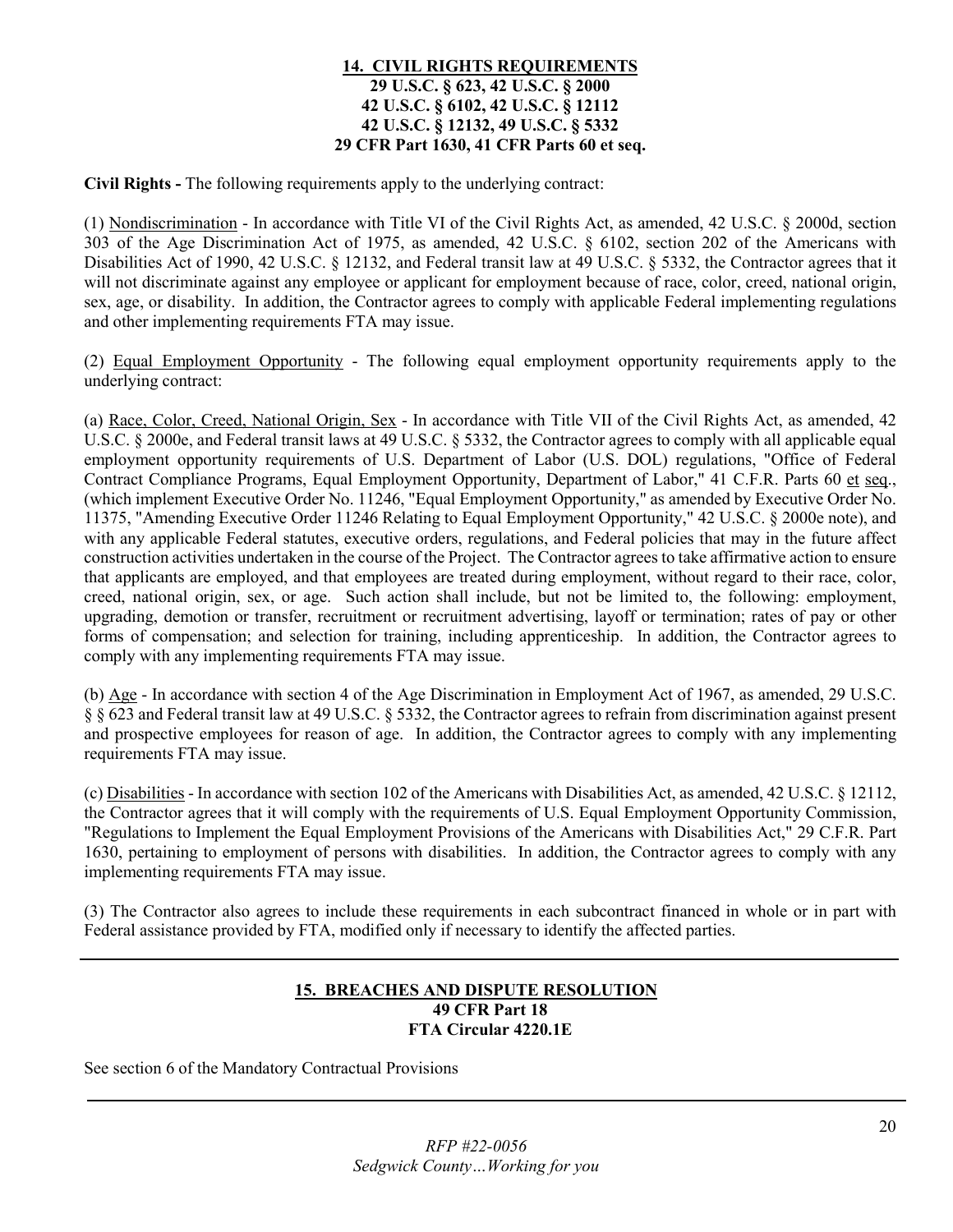### **16. TRANSIT EMPLOYEE PROTECTIVE AGREEMENTS**

### **49 U.S.C. § 5310, § 5311, and § 5333 29 CFR Part 215**

**Transit Employee Protective Provisions.** (1) The Contractor agrees to the comply with applicable transit employee protective requirements as follows:

(a) General Transit Employee Protective Requirements - To the extent that FTA determines that transit operations are involved, the Contractor agrees to carry out the transit operations work on the underlying contract in compliance with terms and conditions determined by the U.S. Secretary of Labor to be fair and equitable to protect the interests of employees employed under this contract and to meet the employee protective requirements of 49 U.S.C. A 5333(b), and U.S. DOL guidelines at 29 C.F.R. Part 215, and any amendments thereto. These terms and conditions are identified in the letter of certification from the U.S. DOL to FTA applicable to the FTA Recipient's project from which Federal assistance is provided to support work on the underlying contract. The Contractor agrees to carry out that work in compliance with the conditions stated in that U.S. DOL letter. The requirements of this subsection (1), however, do not apply to any contract financed with Federal assistance provided by FTA either for projects for elderly individuals and individuals with disabilities authorized by 49 U.S.C. § 5310(a)(2), or for projects for nonurbanized areas authorized by 49 U.S.C. § 5311. Alternate provisions for those projects are set forth in subsections (b) and (c) of this clause.

(b) Transit Employee Protective Requirements for Projects Authorized by 49 U.S.C. § 5310(a)(2) for Elderly Individuals and Individuals with Disabilities - If the contract involves transit operations financed in whole or in part with Federal assistance authorized by 49 U.S.C. § 5310(a)(2), and if the U.S. Secretary of Transportation has determined or determines in the future that the employee protective requirements of 49 U.S.C. § 5333(b) are necessary or appropriate for the state and the public body sub recipient for which work is performed on the underlying contract, the Contractor agrees to carry out the Project in compliance with the terms and conditions determined by the U.S. Secretary of Labor to meet the requirements of 49 U.S.C. § 5333(b), U.S. DOL guidelines at 29 C.F.R. Part 215, and any amendments thereto. These terms and conditions are identified in the U.S. DOL's letter of certification to FTA, the date of which is set forth Grant Agreement or Cooperative Agreement with the state. The Contractor agrees to perform transit operations in connection with the underlying contract in compliance with the conditions stated in that U.S. DOL letter.

(c) Transit Employee Protective Requirements for Projects Authorized by 49 U.S.C. § 5311 in Nonurbanized Areas - If the contract involves transit operations financed in whole or in part with Federal assistance authorized by 49 U.S.C. § 5311, the Contractor agrees to comply with the terms and conditions of the Special Warranty for the Nonurbanized Area Program agreed to by the U.S. Secretaries of Transportation and Labor, dated May 31, 1979, and the procedures implemented by U.S. DOL or any revision thereto.

(2) The Contractor also agrees to include the any applicable requirements in each subcontract involving transit operations financed in whole or in part with Federal assistance provided by FTA.

### **17. DISADVANTAGED BUSINESS ENTERPRISE (DBE) 49 CFR Part 26**

### **Disadvantaged Business Enterprises**

a. This contract is subject to the requirements of Title 49, Code of Federal Regulations, Part 26, *Participation by Disadvantaged Business Enterprises in Department of Transportation Financial Assistance Programs.* The national goal for participation of Disadvantaged Business Enterprises (DBE) is 10%. KDOT's FTA overall goal for DBE participation is 1.81%.